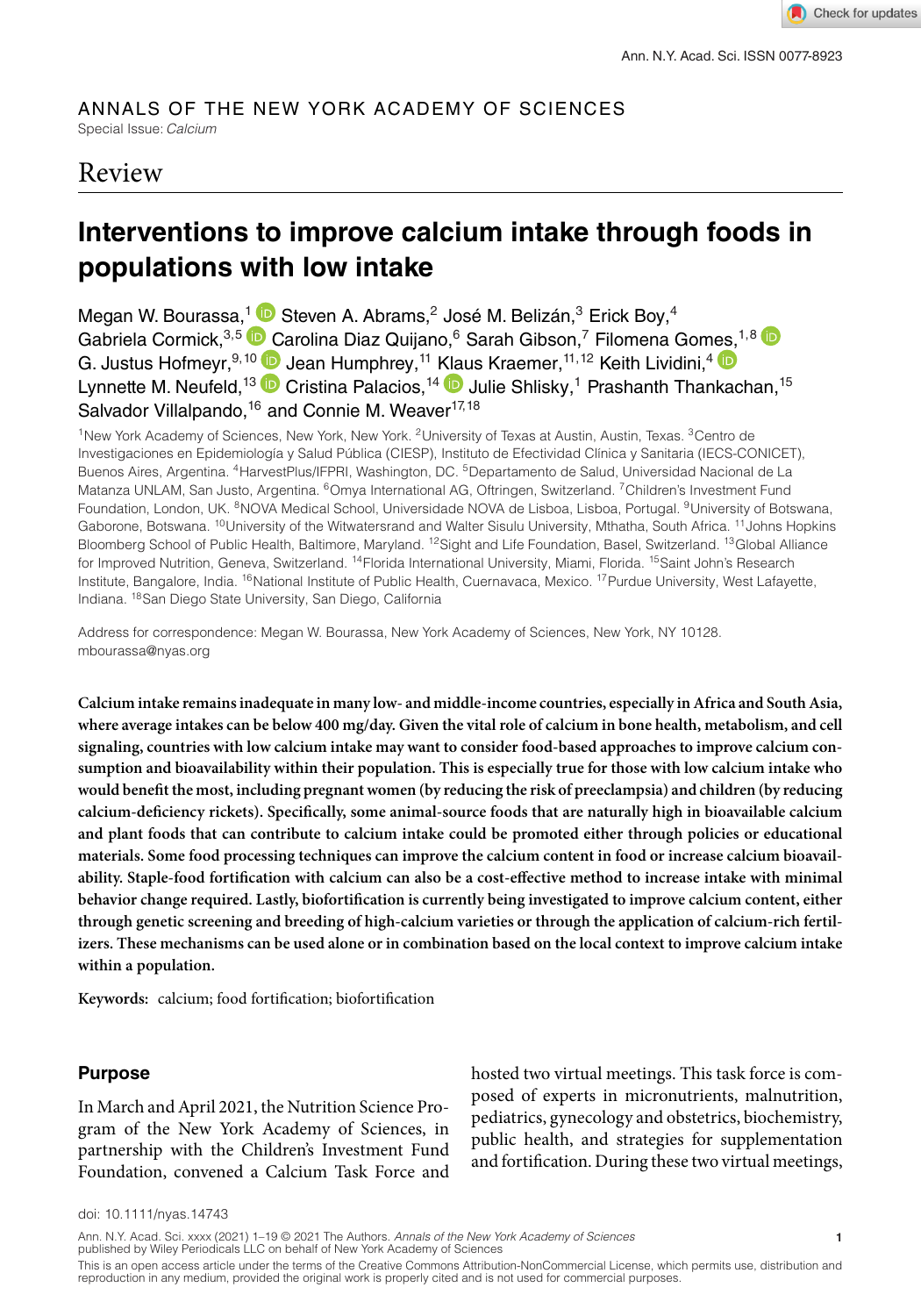the task force assessed the evidence on global calcium deficiency and its health consequences, useful indicators of calcium status or intake. It also considered potential interventions, such as calcium supplementation for pregnant women to improve pregnancy outcomes and associated implementation challenges, as well as food-based interventions to improve calcium intake, especially in populations with low dietary intake. The group was also commissioned to identify research gaps and provide guidance for interventions and policies based on the most current available evidence. The following paper, as a consensus viewpoint, describes the task force's discussions and conclusions with regard to population-wide, food-based interventions to improve low calcium intake.

# **Background**

Calcium plays integral roles in skeletal structure, smooth muscle contraction, and neuronal signaling. It makes up approximately 1.9% of the total body weight and as such is the fifth most abundant element in the body. However, a recent review found that many countries, especially those in Southeast Asia and South America, have average intakes less than 400 mg/day, well below the recommended intakes, which range between 700 and 1300 mg/day for individuals over 19 years of age. $1-3$  Based on these data of low calcium intake and availability, it is difficult for much of the world to obtain adequate calcium from food, and the lowest calcium availability is generally found in low-income countries in Asia, Africa, and Latin America.<sup>4</sup>

This paper includes the conclusions of the task force and considers different food-based, population-level approaches that can be used to increase calcium intake and bioavailability. Foodbased approaches to improve calcium intake can reach all members of the population who consume the promoted calcium-containing food. These include: promoting and facilitating access to foods naturally containing calcium through policies and education; food processing techniques that improve the bioavailability of dietary calcium; fortification of foods with additional calcium; and biofortification of crops to achieve higher calcium density. Considerations for these interventions should include the potential challenges and opportunities that arise from the food systems within which they are embedded as well as consumer preferences, organoleptic properties of calcium-rich or -fortified foods, and issues of bioavailability. Food-based approaches are also less likely than supplementation to exceed tolerable upper intake levels (ULs) for calcium. The task force concluded that foodbased approaches may be particularly important for reaching especially vulnerable populations, including women who enter pregnancy with low calcium intake and are at risk of preeclampsia, children who are at risk of rickets during rapid growth, and older adults who are at risk of bone fracture. While any population-level intervention would improve calcium intake of the entire population, women and children are the most vulnerable to low calcium intake and stand to benefit most from such an intervention.

One of the main challenges with studying calcium intake and status in populations is the limited availability of intake data and a lack of acceptable biomarkers of calcium status, which further complicates identifying populations that would most benefit from increased calcium intakes.<sup>3</sup> While nationally representative surveys of calcium intake are not available for all countries, Food and Agriculture Organization of the United Nations' food balance sheets and household consumption and expenditure surveys can provide indirect evidence on the availability of calcium and household-level consumption. As a result, information from multiple data sources, including various forms of dietary assessment, target requirements, and health outcomes, should be triangulated to determine when and for whom a calcium intervention is most appropriate.

# **Promoting the consumption of naturally calcium-rich foods**

In regions where naturally bioavailable calciumcontaining foods are available, affordable, and acceptable, promoting the consumption of these foods may be effective in improving calcium intake. A review of the food balance sheets shows that availability of calcium-rich foods is insufficient to cover the needs of many low- and middle-income country (LMIC) populations.<sup>5</sup> There are also wide variations in the availability in different regions or intake frequency that can affect the specific recommendations for a particular region. Therefore, assessments of locally available, acceptable, and accessible foods that are rich in bioavailable calcium may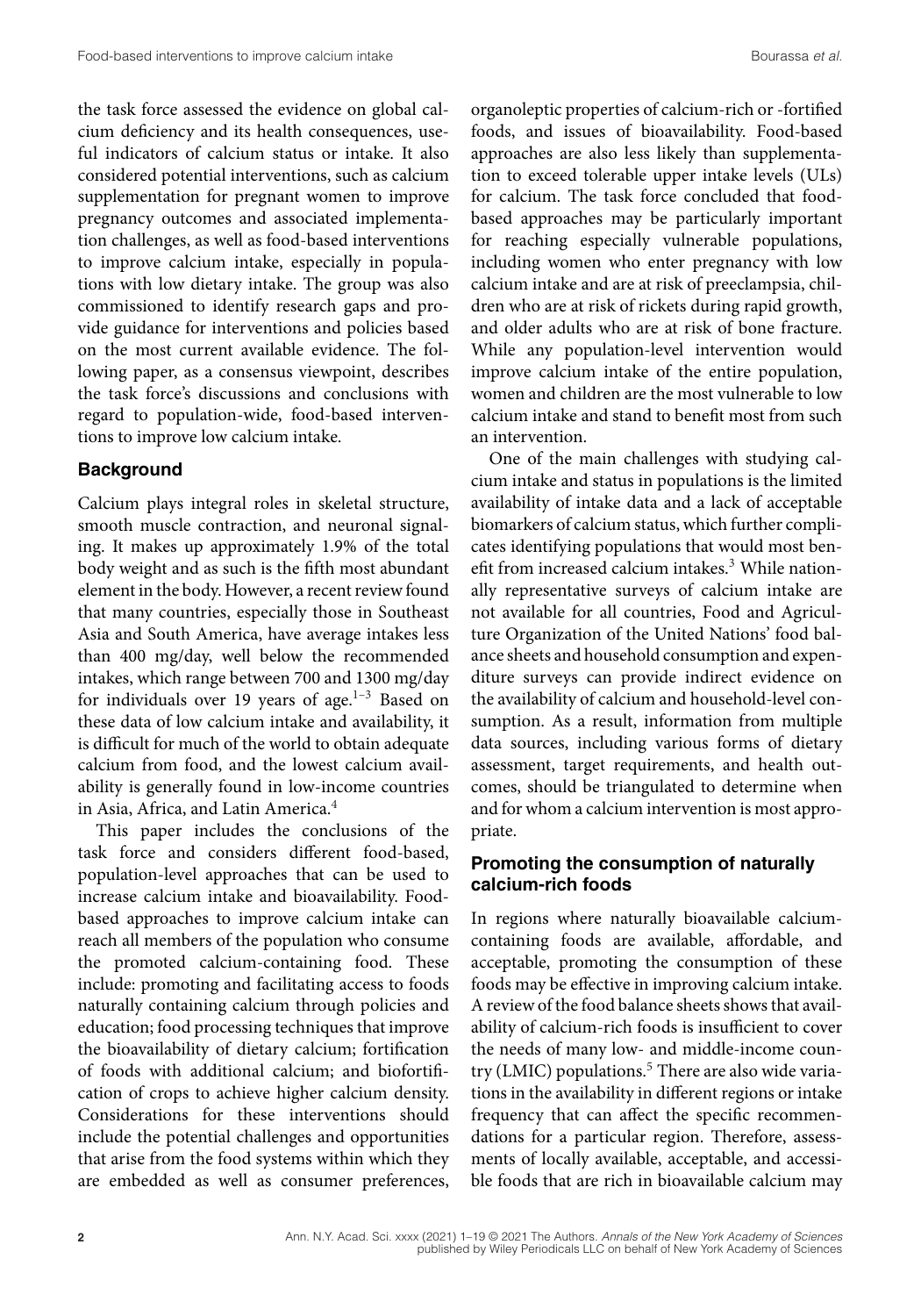be helpful in identifying the most appropriate foods to promote within populations. While a number of foods are naturally high in calcium, there are many necessary considerations, which include biological access (e.g., bioavailability of the calcium), cultural acceptability (e.g., lactose intolerance rates may cause avoidance of dairy foods high in lactose), and economic sustainability (e.g., affordability of the foods recommended).<sup>6</sup> In addition, the promotion of consumption of calcium-rich foods requires behavioral change and improvement of access to culturally acceptable foods and should, therefore, be considered among long-term strategies. The cost-effectiveness of these strategies needs to be evaluated.<sup>7</sup>

Promoting the consumption of calcium-rich foods can be achieved through a number of strategies via policies and education of the public. Policies, such as commodity-specific (e.g., dairy) vouchers or cash transfers, can be used to help make food more affordable and have been especially effective in increasing the uptake of nutritious foods. $8-10$  It may also be possible to increase food availability through agricultural subsidies geared toward increasing production or through improvements to the supply chain that reduce waste. Public education on the health benefits and the importance of calcium in the diet can also be valuable in increasing awareness. This can be done through public health messaging, marketing, or nutrition counseling. The NOUR-ISHING Framework was developed to help countries implement nutrition policies related to food environments and food systems and that incorporate behavior change communication to tackle these issues and promote healthier diets.<sup>11</sup> Hawkes et al. also provide a list of policies that countries associated with development of the framework have implemented.<sup>11</sup>

#### *Animal-source foods*

Dairy products, such as milk, cheese, kefir, amasi (sour milk), and yogurt, are some of the richest food sources of naturally occurring calcium and are sources of protein, potassium, and magnesium.<sup>12</sup> Compared with plant-based foods, as discussed below, bioavailability of calcium is also relatively high in dairy foods. However, the high costs and limited shelf-life of dairy products make them more unaffordable to many lower-income households. Despite the overall high costs of dairy foods, when

measured in terms of the cost per mg of calcium, dairy products are the least costly source of calcium owing to their relatively high levels of calcium compared with other foods.<sup>13</sup> Lactose intolerance or malabsorption can be another barrier to the consumption of dairy products. It is estimated that twothirds of the world's population suffers from some form of lactose maldigestion/malabsorption, especially in South Asia, the Middle East, and in Southern Africa.<sup>14</sup> However, some forms of dairy, including some aged, hard cheeses, yogurt, and other sour milk products, can contain lower levels of lactose and may be well tolerated.

When consumed with bones, small fish and fish meal are also naturally high in calcium, as well as sources of iron and n-3 fatty acids. An analysis of the nutritional composition of 367 fish species in 43 countries<sup>15</sup> revealed that species from tropical areas contain higher concentrations of calcium (as well as iron and zinc) when compared to temperate and cold areas. Results from animal studies also support the use of small fish in population groups with low intakes of milk and milk products.<sup>16</sup> In one species caught in the Caribbean region, where there is a high prevalence of calcium deficiency, 100 g of the raw, edible portion of the fish provided more than 200 mg of calcium (elemental calcium is implied unless otherwise stated).<sup>15</sup> In an experiment in Bangladesh, the Darkina fish (a small indigenous fish) was selected for its high iron, calcium, and zinc content as a means to increase mineral intake in the diet. These fish were ground into a powder and prepared as a chutney. A 30 g portion was prepared with the usual rice meal and provided 360 mg of calcium, contributing 35% of the recommended dietary intake for pregnant and lactating women.<sup>17</sup> In another study, dried and ground fish, providing 952 mg/day of calcium, were used to treat Nigerian children (6 months to 12.5 years of age) with rickets.<sup>18</sup> Over 24 weeks, the children responded positively to the treatment. There was a decrease in serum alkaline phosphatase and improvements in calcium, 25-hydroxyvitamin D, and bone mineral density (BMD), and there was no difference between the ground-fish treatment arms and the limestone treatment arm, which received a similar dose of calcium.

Insects are consumed by as many as 2 billion people around the world and can be naturally high in calcium.19–21 Insects have been proposed as a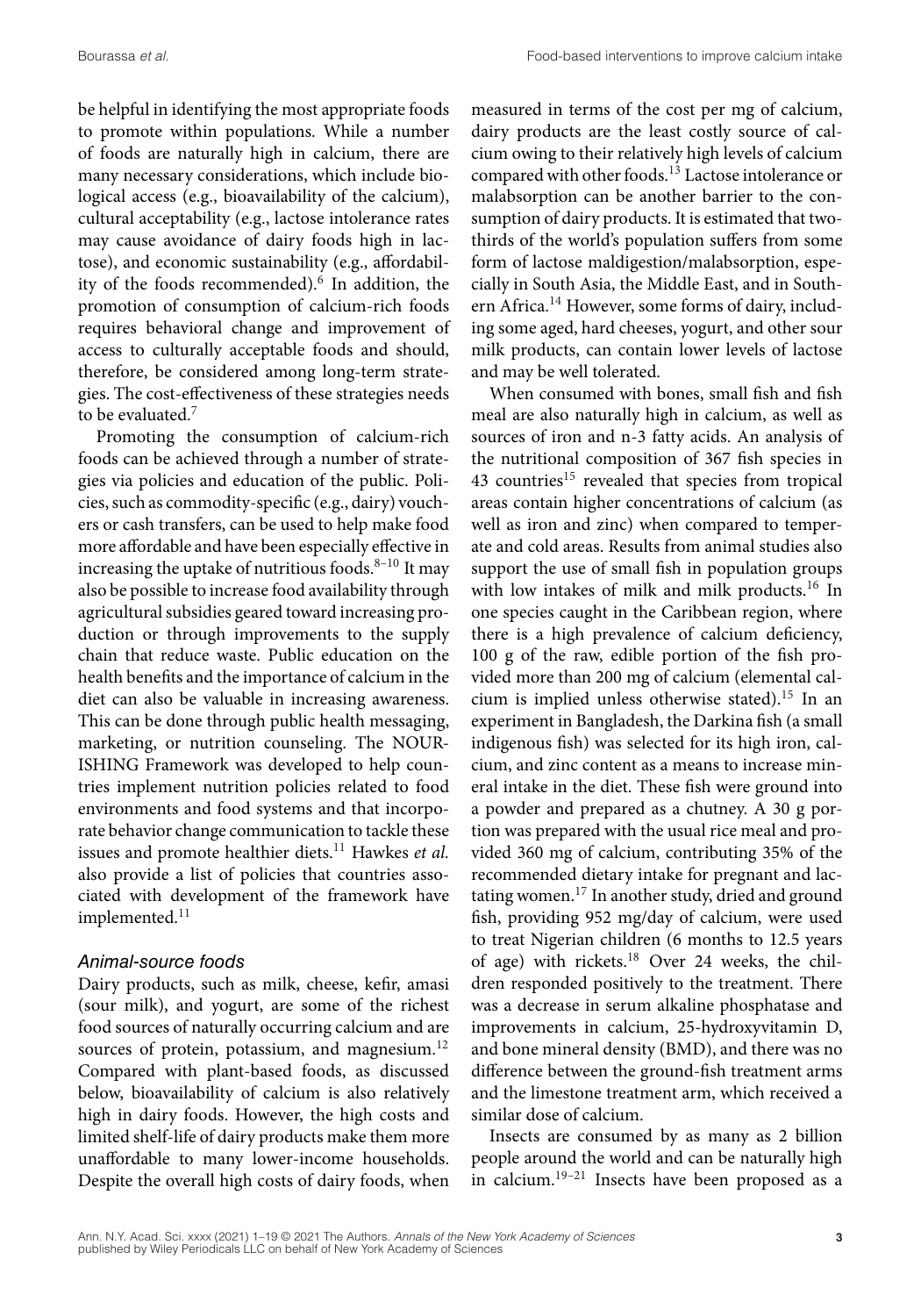sustainable solution to the rising costs of food animal production, food insecurity, population growth, and demand for protein.21,22 In many parts of the world, insects are considered a delicacy. For example, in Zimbabwe, where worms are popular among locals in rural and urban areas, farming of mopane worms has become a multimillion dollar industry.23 An analysis of six insects considered publicly acceptable in Central Europe found that the *Bombyx mori* (silk moth caterpillars) had a similar level of calcium to a glass of milk, with approximately 100 mg per 100 g of dry weight.<sup>20</sup> A study in Manipur, India, where aquatic insects are commonly consumed, found all species to be high in calcium (24–96 mg of calcium per 100 g of dry weight), as well as magnesium and protein.<sup>19</sup> The authors noted that the calcium content of these aquatic insects was higher than reported in a separate study of terrestrial insects, which contained just 0.0012– 0.126 mg per 100 g of dry weight. $^{24}$  Insects also contain phenols and tannins, which have some antinutritive properties, and the bioavailability of calcium and other minerals has not been well studied.<sup>25</sup> Further work is also needed to consider the safety implications specifically of wild-caught bugs, which may have been exposed to pesticides and other toxins, as well as the allergenicity of insect proteins that are similar to those of mollusks and shellfish, which can lead to severe allergic reactions. $20,26$ 

#### *Plant-source foods*

A number of edible plants are also naturally high in calcium, although the quantity and bioavailability are lower than animal-source foods, especially dairy. The role of calcium and its distribution in plants has been extensively discussed elsewhere.27–30 Briefly, plant roots are involved in tightly regulating the amount of calcium that the plant takes up via  $Ca^{2+}$ -permeable cation channels. Once within the cytosol, calcium concentrations are maintained at submicromolar concentrations and generally incorporated into various calciumdependent proteins or stored in the vacuoles. From the roots, calcium is transported into shoots and ultimately to leaves, where the majority of calcium is found in plants. The amount of calcium transported into the shoots is dependent on the phytoavailability of calcium in the rhizosphere, the area of the soil surrounding the roots. Fruits, seeds, and tubers often contain less calcium than roots and leaves.<sup>31</sup>

As much of the calcium is distributed into the leaves, leafy green vegetables, including kale and spinach, contain calcium. However, the presence of oxalates and phytates in plants can significantly reduce calcium's bioavailability. For example, spinach by weight contains more calcium than kale; but kale has lower oxalate levels, making it a better source of bioavailable calcium per serving than spinach. Other leafy green vegetables with relatively high levels of bioavailable calcium include Chinese spinach, Chinese mustard greens, and bok choy.<sup>32</sup> Table 1 provides several examples of plant-based sources of calcium, the fractional and total absorption of calcium in one serving, and how they compare with a serving of milk.<sup>12</sup> Cereal grains, especially finger millet and teff,  $33,34$  are relatively high in calcium as well but not as high as dairy sources. Finger millet and teff contain significant concentrations of phytate (679–1419 mg/100 g), which may affect calcium bioavailability. $33,34$  Some root vegetables, including sweet potatoes, are also natural sources of calcium. In root vegetables, some of the calcium is bound by oxalate, thus reducing its bioavailability.

### *Water*

In some places, the naturally occurring calcium in water is high enough that it can contribute to the dietary intake of calcium. Although most tap and bottle waters contain little calcium, waters naturally containing calcium amounts of 300 mg/L have been reported from specific locations in Italy, Spain, the UK, and France.<sup>35</sup> Another study from Poland showed that tap water with around 68–114 mg/L of calcium can contribute to 6–14% of the total calcium intake of young women, and a study in the UK showed that calcium intake in areas of water with 300 mg/L can contribute to 8% of total calcium intake of adolescents.<sup>36,37</sup> However, in much of the world, including LMICs, there is very little calcium in drinking water. A study in Argentina shows that the calcium concentration of tap water ranged from 6 to 105 mg/L, while most bottled waters had calcium levels well below 50 mg/L.<sup>38</sup> Groundwater in Brazil showed a mean calcium concentration of 47.6 mg/L, $^{39}$  whereas one in Algeria showed concentration above 150 mg/L.<sup>40</sup> Some bottled mineral waters contain even larger amounts, with more than 500 mg/L. $^{41}$  One study showed that consumption of calcium-rich water can provide a quarter of the total calcium daily intake for adult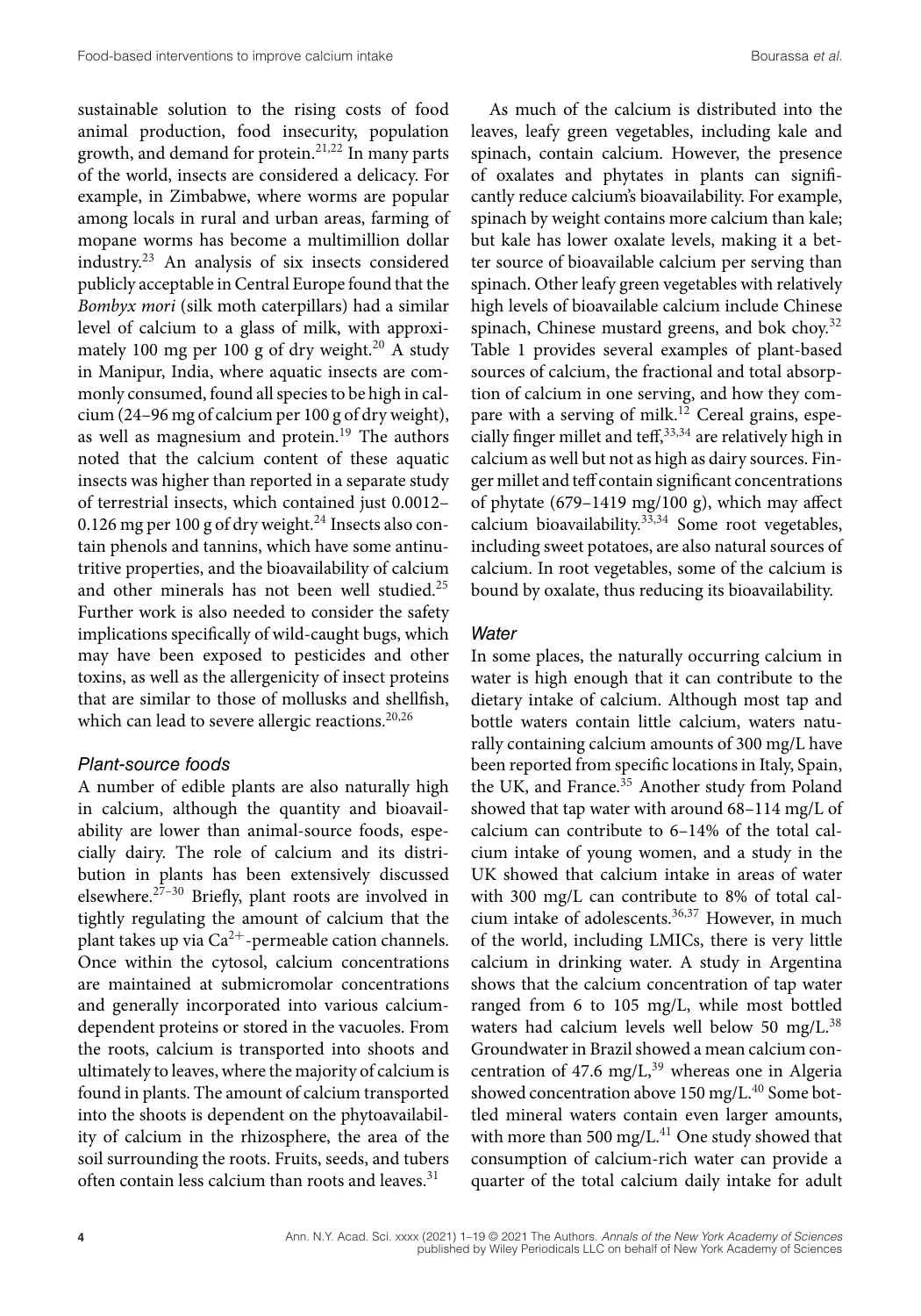| Food source                   | Serving size $\degree$<br>(g) | Calcium<br>content<br>(mg/serving) | Estimated<br>absorption<br>efficiency <sup>b</sup> (%) | Absorbable<br>calcium/serving<br>(mg) | Servings needed<br>to equal 1 cup<br>milk |
|-------------------------------|-------------------------------|------------------------------------|--------------------------------------------------------|---------------------------------------|-------------------------------------------|
| Milk                          | 240                           | 290                                | 32.1                                                   | 93.1                                  | 1.0                                       |
| Beans, pinto                  | 86                            | 44.7                               | 26.7                                                   | 11.9                                  | 8.1                                       |
| Beans, red                    | 172                           | 40.5                               | 24.4                                                   | 9.9                                   | 9.7                                       |
| Beans, white                  | 110                           | 113                                | 21.8                                                   | 24.7                                  | 3.9                                       |
| Bok choy                      | 85                            | 79                                 | 53.8                                                   | 42.5                                  | 2.3                                       |
| Broccoli                      | 71                            | 35                                 | 61.3                                                   | 21.5                                  | 4.5                                       |
| Cheddar cheese                | 42                            | 303                                | 32.1                                                   | 97.2                                  | 1.0                                       |
| Chinese cabbage flower leaves | 85                            | 239                                | 39.6                                                   | 94.7                                  | 1.0                                       |
| Chinese mustard green         | 85                            | 212                                | 40.2                                                   | 85.3                                  | 1.1                                       |
| Chinese spinach               | 85                            | 347                                | 8.36                                                   | 29                                    | 3.3                                       |
| Kale                          | 85                            | 61                                 | 49.3                                                   | 30.1                                  | 3.2                                       |
| Spinach                       | 85                            | 115                                | 5.1                                                    | 5.9                                   | 16.3                                      |
| Sugar cookies                 | 15                            | 3                                  | 91.9                                                   | 2.76                                  | 34.9                                      |
| Sweet potatoes                | 164                           | 44                                 | 22.2                                                   | 9.8                                   | 9.8                                       |
| Rhubarb                       | 120                           | 174                                | 8.54                                                   | 10.1                                  | 9.5                                       |
| Whole wheat bread             | 28                            | 20                                 | 82.0                                                   | 16.6                                  | 5.8                                       |
| Wheat bran cereal             | 28                            | 20                                 | 38.0                                                   | 7.5                                   | 12.8                                      |
| Yogurt                        | 240                           | 300                                | 32.1                                                   | 96.3                                  | 1.0                                       |

#### **Table 1. Food sources of bioavailable calcium<sup>12</sup>**

*a* Based on a one-half cup serving size (∼85 g for green leafy vegetables), except for milk (1 cup or 240 mL) and cheese (42.5 g). *<sup>b</sup>*

Adjusted for load using the equation for milk (fractional absorption = 0.889−0.0964 ln load [23]), then adjusting for the ratio of calcium absorption of the test food relative to milk tested at the same load, the absorptive index.

 $c^c$ Calculated as calcium content  $\times$  fractional absorption.

men and women.42 The ionic nature of calcium in water makes it bioavailable and facilitates absorption as long as the pH is sufficiently low, and absorption is further increased if water intake is spread throughout the day.35

# **Utilizing food processing techniques that can increase calcium levels, bioavailability, or shelf-life**

In addition to increasing the consumption of foods naturally rich in calcium, some food-processing methods incorporate calcium as a functional ingredient, leading to foods with greater calcium content or can improve the bioavailability of calcium in a food. For example in baking, calcium carbonate and calcium phosphate are used to provide structure to breads by retaining the  $CO<sub>2</sub>$  in the gluten and reduce the stickiness of dough. Calcium chloride, lactate, or carbonate are used in dairy and snack products to add firmness and structure. Dried foods, such as milk powders, can also have a much longer shelf-life than fresh milk, which can increase availability and accessibility of dairy products.

# *Reducing phytate levels*

Phytate or phytic acid is found in the highest amounts in cereals, legumes, nuts, and oil seeds, where it can account for 60–80% of total phosphorus content, and is found in lower amounts in roots, tubers, fruits, and berries.<sup>43,44</sup> It can make up between 1% and nearly 5% of the mass of the seed, fruit, or grain.<sup>45</sup> Phytic acid tightly binds calcium and other divalent cations, such as magnesium, iron, and zinc, and prevents them from being readily absorbed or hydrolyzed *in vivo*. <sup>46</sup> It has been estimated that a three-fold increase in phytic acid results in a 25% reduction in calcium absorption.<sup>47</sup> Thus, processing methods that hydrolyze phytate can have a significant impact on calcium bioavailability. While phytate is generally considered an antinutrient because it reduces the bioavailability of minerals and proteins, it is also an antioxidant that is especially important for seed viability.

Phytate can be broken down during food processing through either an enzymatic process, such as the use of phytase (a phytate-specific phosphatase), or through nonenzymatic processes, such as high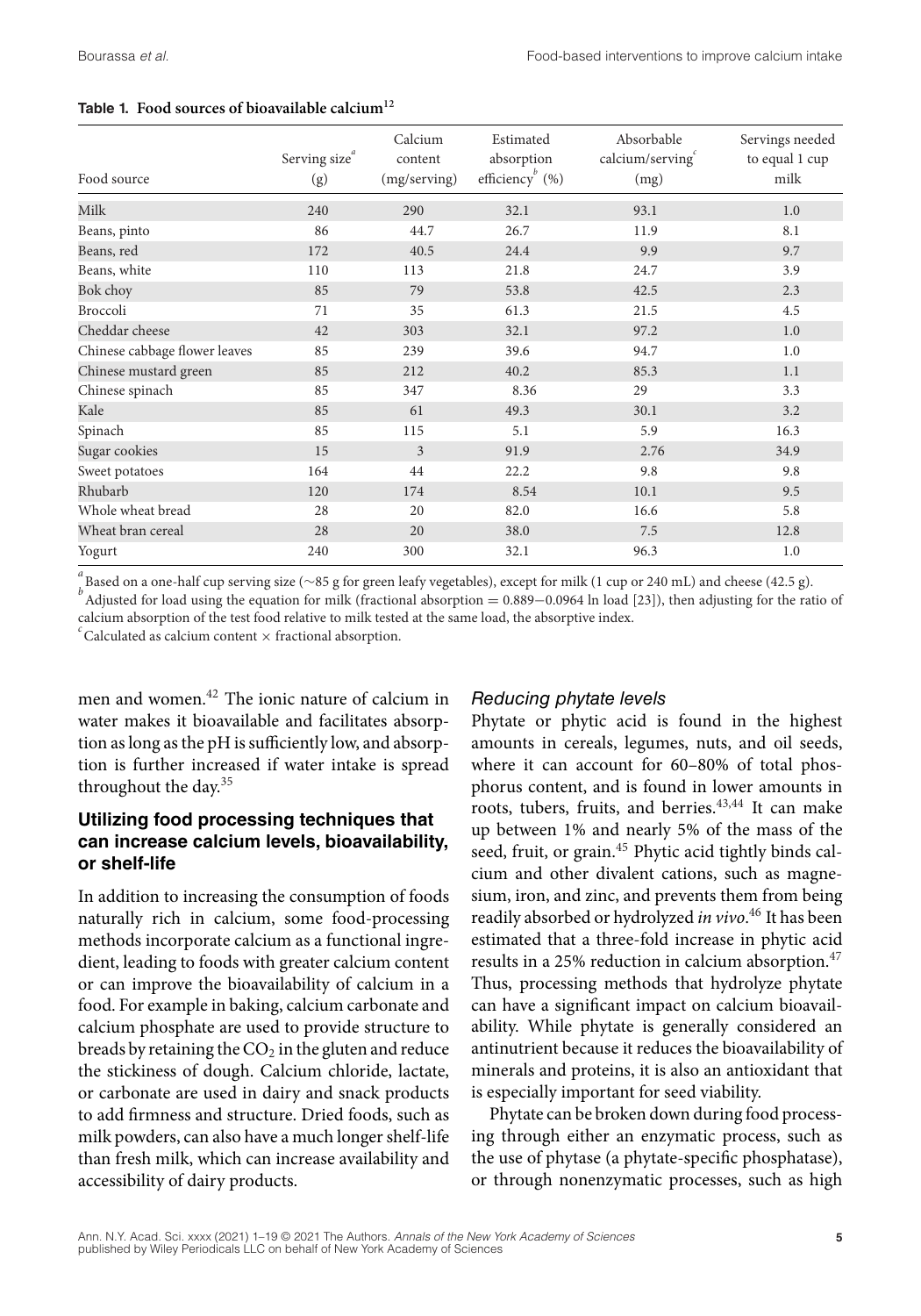temperatures or pH. Enzymatic hydrolysis can occur during fermentation, malting, and sprouting and can help lower the phytate levels in vegetal foods, resulting in more bioavailable calcium and can lead to a longer shelf-life of the food.<sup>30,44</sup> This is especially important in the breadmaking process, as wheat and other cereal grains can contain a significant amount of phytate depending on the level of extraction. However, fermentation with lactic acid, such as during sourdough fermentation, has been shown to help the grain's natural phytase (phytogenic phytase) breakdown of the phytate by as much as 100% with rye, 95–100% with wheat, and 39– 47% with oat.<sup>48</sup> The level of phytate reduction was directly correlated with the levels of phytase contained in the cereal and was not directly due to the lactic acid itself, although it creates the favorable conditions to facilitate the enzymatic degradation by lowering the pH.

Fermented foods can play a role in traditional diets and substantially increase calcium content. For example, in Southern Ethiopia, enset or false banana is fermented into kocho, which can increase calcium content<sup>49</sup> and is a major source of calcium for children in the area.<sup>50</sup> Injera, another common Ethiopian food that is made from fermented teff, is another example of improved calcium bioavailability that leads to higher intakes of bioavailable calcium and improved health outcomes.<sup>51</sup> In the mid-20th century, calcium intake in Ethiopia was estimated to be 1075 mg/day, with relatively low preeclampsia rates.52,53 However, in more recent years, the estimated calcium intakes have decreased in Ethiopia to a mean intake of 501 mg/day for women, possibly due to the increase in maize and wheat flour in the diets and the relatively high cost of teff.<sup>54</sup>

Other strategies have also been proposed to reduce phytate in breads, for example, through bifidobacteria, which have higher levels of phytate-degrading enzymes than typical lactic acid bacteria.<sup>55</sup> Alternatively, a commercially available fungal phytase from *Aspergillus niger* has been shown to reduce phytate levels in the breadmaking process and improve the overall quality of the bread, with better shape, softer crumbs, and reduced proofing times.<sup>56</sup> These strategies all can result in a bread with lower phytate levels and improved bioavailability of divalent cations, such as calcium.

Germination or soaking seeds in water overnight can also hydrolyze phytate. Germination over 10 days of fava beans resulted in a decrease in phytate levels by 71.2–77.3%, depending on the cultivar, and was concomitant with an increase in phytase activity, which peaked around 6 days.<sup>57</sup> A more recent study found that germination significantly increased the bioavailability of calcium in all legume seeds studied, including lentils, chickpeas, cowpeas, and green gram.<sup>58</sup> Soaking appears to decrease phytate levels but does so to a lesser degree than malting or fermentation in sorghum.59 However, another study looked at the subsequent bioavailability of iron and zinc after soaking and found it likely did not improve despite the reduction in phytate (calcium was not measured).<sup>60</sup>

There are gut bacteria capable of phytase activity, such as *Bifidobacterium dentium, Lactobacillus reuteri,* and *Lactobacillus salivarius,* that could break down these compounds. Promoting growth of these bacteria through probiotics can help improve calcium absorption and, as mentioned above, have been proposed for use in the breadmaking process.61 Finally, phytase could be added to supplements and micronutrient powders to help make calcium and the other divalent cations more available. $62-65$ 

### *Nixtamalization*

Nixtamalization is a process that refers to soaking boiled corn overnight in a lime solution of calcium hydroxide.<sup>66</sup> After soaking, some of the outer layer of the corn, which can contain aflatoxins, is removed. This is the traditional home process used in Mesoamerica that makes corn dough malleable enough to prepare tortillas, and it results in a 20 fold increase in calcium content compared with raw maize and increased calcium absorption compared with commercially available tortillas.<sup>67-69</sup> In fact, the nixtamalized tortillas in Guatemala provides diets that are relatively high in calcium and lower rates of preeclampsia. This led to the hypothesis that diets with adequate calcium could reduce the risk of preeclampsia.<sup>52</sup> Work is ongoing to adapt this process to make maize dough from maize for traditional maize dishes in sub-Saharan Africa (personal communication). Inserting the additional nixtamalization step to increase calcium intake in such setting may face initial acceptability hurdles.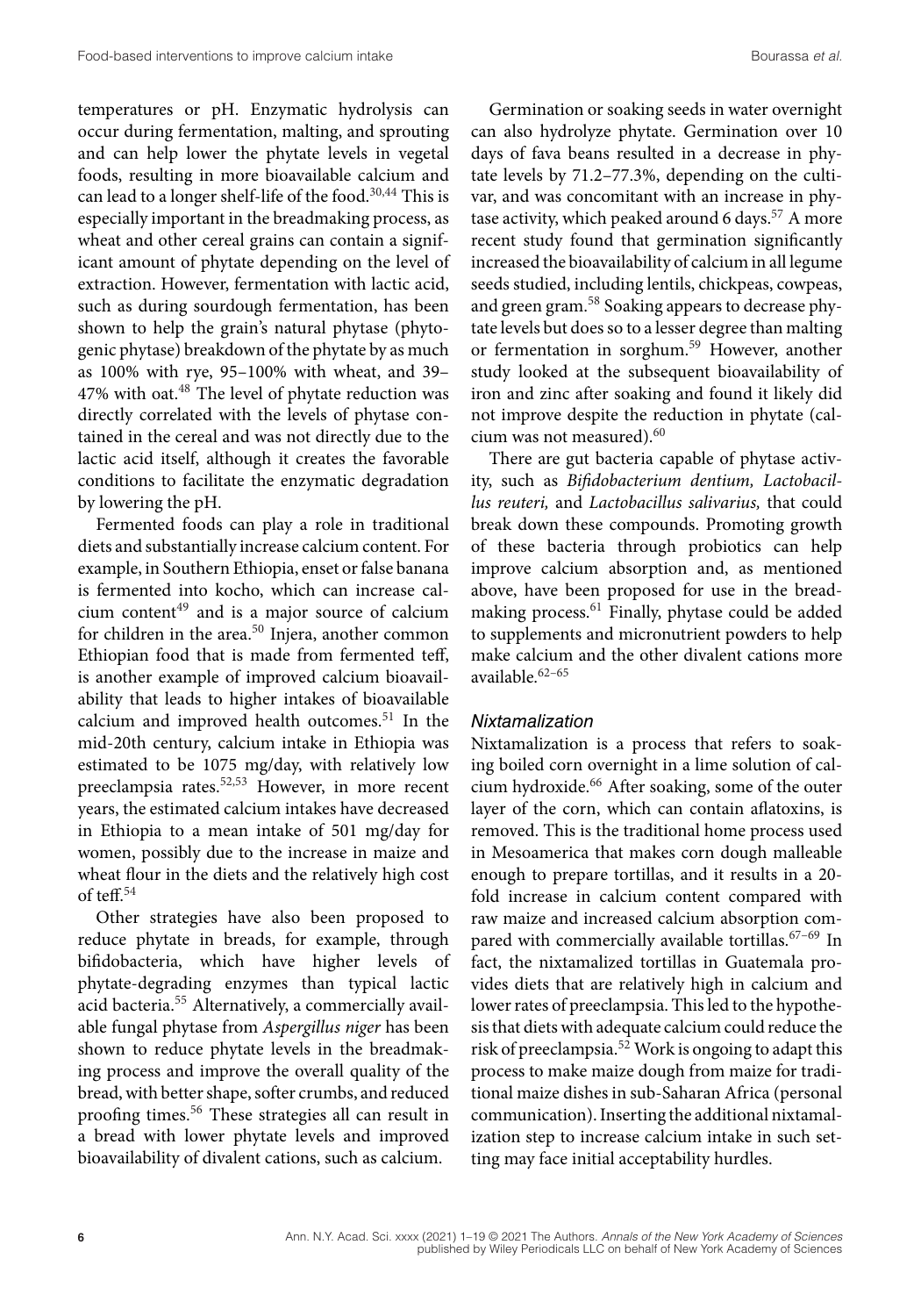# *Parboiling rice*

In many rice-consuming communities around the world, slender, long, white grains are the most desired by consumers, but the milling and polishing processes required to achieve the end-product remove the nutrient-rich bran layer. It is estimated that 10% milling of raw rice can lead to a loss of 57.2  $\pm$  2.5% of the calcium in unmilled grain.<sup>70</sup> Parboiling is a technique that transfers the nutrients of the bran to the rice grain prior to milling, resulting in greater grain nutrient content. Parboiled rice loses significantly less calcium (48.3  $\pm$  3.2%) than raw rice.70 However, the product of parboiling rice is a more yellow grain than traditional polished white rice, which is less desirable for consumers in many countries. It was recently shown that parboiling the whole grain could increase calcium content by over 200% in the finished, milled rice.<sup>71</sup> In another study, the soaking water used in parboiling rice was fortified with calcium lactate and iron (ferrous sulfate heptahydrate), resulting in a rice containing nearly 1000 mg of calcium per kg of milled rice.<sup>72</sup> Thus, the consumption of 400 g of this cooked, calciumsoaked, parboiled rice can provide about 15% of the recommended dietary allowance of calcium.

# *Eggshells and fish bones*

It is also possible to mix calcium-rich foods with staple foods, such as flour, to produce a higher calcium food. This has been proposed for calcium-rich foods like fish bones and eggshell-fortified foods. Ground tuna bones were used to create a fortified cracker that increased calcium, phosphorus, and protein levels and was tested in Thailand.<sup>73</sup> The study found that up to 30% of the bone mix could be added to the cracker (by weight) without affecting sensory properties, although it did create a more dense and less porous cracker compared with controls. These methods of using otherwise waste products, such as bones, may create a cost-effective way to fortify foods while reducing waste.

Eggshells also contain a high amount of calcium and with a similar bioavailability to calcium carbonate (∼39%).74 One gram of eggshells provides approximately 380 mg of calcium and covers half of the calcium needs of a sub-Saharan African adult female, making eggshell a highly equitable solution to fill the calcium intake gap of rural sub-Saharan Africa (where village poultry ownership is common).74 In a study in piglets, eggshell powder

added to either the soy- or casein-based diets was more absorbable than purified calcium carbonate, though this difference was only significant in the soy-based diets.<sup>75</sup> However, the eggshells had no impact on the absorption of magnesium or crude fat digestion, suggesting that the eggshells are not interfering with the absorption of other nutrients.

While Salmonella and other egg-associated pathogens are a risk to be considered, it has been proposed that eggshells boiled for 10 min when preparing hard-boiled eggs, with a further 20 min cooking of crushed eggshell in staple foods, would eliminate identified egg-associated pathogens.<sup>74</sup> In a study done in Tanzania, where the diet is low in energy and micronutrients, especially calcium, zinc, and iron, ground eggshells were used to improve calcium content. In this study, the eggshells were boiled for 20 min and then dried, crushed, and ground to the finest powder particles, reducing the impact on overall meal texture, and added to the mixture of any prepared meal.<sup>74</sup> In one study, eggshell powder was tested as a calcium fortificant for bread, resulting in a better appearance of the crust, the color of the crumb, flavor, and overall acceptability compared with the control bread.<sup>76</sup> The optimal level of calcium was around 200 mg calcium/100 g bread.77

The acceptability and safety of these approaches as well as the impact on the absorption of other nutrients requires further research. While these methods could reduce waste, behavior modification would be needed to incorporate eggshells and fish bones into the diet and how to prepare the powders if they were to be made in the home.

# **Implementing calcium food fortification programs**

Food fortification is an effective means of increasing micronutrient intakes, including calcium. Staple food fortification is a population-based approach, which aims to shift intakes of a nutrient among all consumers of a food vehicle. Ideally, fortification is implemented without a change in behavior, unlike supplementation regimes. To realize such population-level impact, a high proportion of the target population needs to consume the fortified food regularly. Calcium food fortification has been successfully implemented in many, mostly high-income countries, with demonstrated costeffective impacts on health outcomes in some age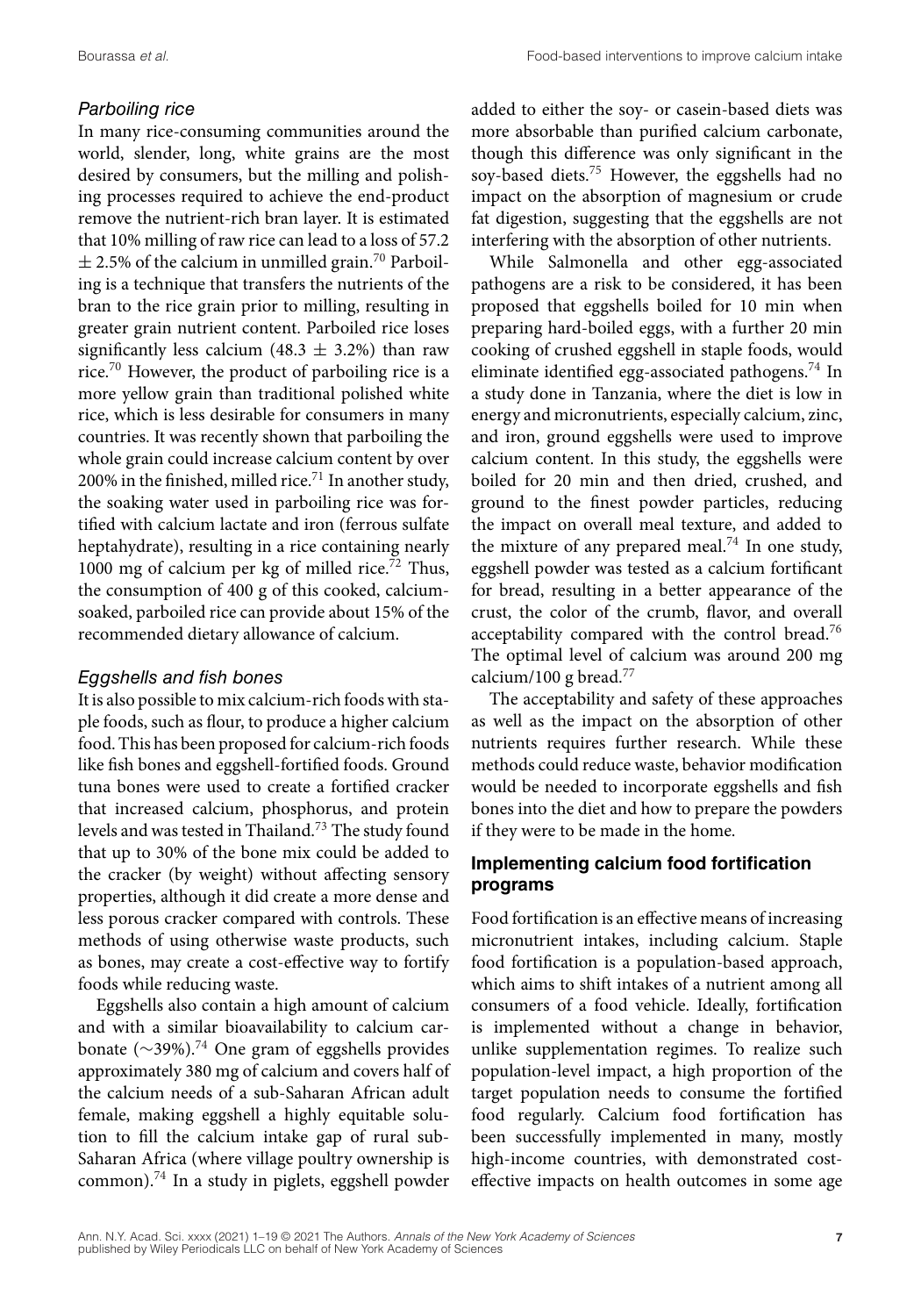groups, especially in children and postmenopausal women.<sup>78</sup>

#### *Impact of calcium fortification*

The UK (and Newfoundland, a former part of the UK) is the only country that currently has mandatory calcium fortification, which is for wheat flour (235–390 mg calcium carbonate (94–156 mg of elemental calcium)/100 g wheat flour) and was implemented in 1943. With this fortification policy, it is estimated that the fortified wheat flour contributes to 13–14% of the total calcium intake in the UK, and without this policy, an additional 10–12% of adolescents would not meet the recommended intake.37,79

For more than 30 years, Denmark had a mandatory calcium fortification policy for wheat and rye flours. In 1985, while this fortification policy was in effect, 7% of women and 6% of men were not meeting their calcium recommendations. However, in 1993–1994, after the fortification program ended, the number of women and men not meeting the daily calcium recommendations increased to 24% and 21%, respectively.<sup>80</sup> As a result, it was estimated that the calcium-fortified foods contributed to about 30% of the total calcium intake in the diet. While these two examples from the UK and Denmark are in high-income settings and where dairy is widely consumed and the average calcium intake is higher than in many parts of the word, the policies were effective in raising the calcium intake of the population and preventing inadequate intake, especially in low-income groups.

For young children, very low calcium intakes, as well as low vitamin D status, can put them at risk for rickets and osteomalacia. In trials of calciumfortified foods, children and adolescents receiving the fortified foods had greater gains in height and BMD than children who did not receive these foods. In a randomized, placebo-controlled trial in Finland, calcium supplemented through cheese (1000 mg/day) over 2 years in adolescent girls (10–12 years old) resulted in a significantly greater percent change in cortical thickness of the tibia over the study period (37.1 mm  $\pm$  1.3), when compared with 1000 mg/day calcium with 200 IU vitamin D supplementation (31.7 mm  $\pm$  1.3), 1000 mg/day of calcium supplementation alone (29.8 mm  $\pm$  1.4), and placebo (31.1 mm  $\pm$  1.4).<sup>81</sup> Higher total BMD

was also observed in all calcium groups compared with the controls as long as compliance was greater than 50%. Similar results in girls (10 years old) were found in another 2-year randomized controlled trial in China using fortified milk powders with 300, 600, or 900 mg of calcium with 200 IU of vitamin D in all groups. The high-calcium group (consuming a total of 1100 mg/day of calcium) showed greater BMD accretion in the hip (2.3%), femoral neck (2.7%), and shaft (2.6%) than those in the lowcalcium group (consuming a total of 655 mg/day of calcium).<sup>82</sup> However, these results were not significant for boys, and more work needs to be done to better understand the effect of sex differences and calcium intake on bone outcomes. It should also be noted that the trials to date have been conducted in just a few settings, including China, the United States, Australia, New Zealand, and Western Europe.78 While some targeted fortification programs, including calcium, have been successfully implemented in LMICs for children, $83-85$  additional work is needed to see if the results with calciumfortified foods have similar health impacts on bone density and other health outcomes.

Adequate calcium intake in early pregnancy is important for improving pregnancy outcomes.<sup>86,87</sup> As it is very hard to identify women very early in pregnancy, especially in LMICs, a food fortification program that reaches women of reproductive age could help women consume more adequate levels of calcium before they become pregnant. However, the benefits of such a strategy have not yet been tested through fortification. Most of what is known about the impact of calcium in pregnancy is through supplementation trials, whereas food fortification may not reach the same intake levels as supplementation. Work is ongoing to better understand if lower doses of supplementation (500 mg/day) can be as effective as the higher  $(1-2 g/day)$  doses currently in use to prevent preeclampsia in pregnant women.<sup>88</sup> If the lower doses can have similar impact, it would be worth investigating whether this level could be achieved in a fortification program without exceeding the UL for any other group in the population and the impact of a calcium fortification program on pregnancy outcomes.

Women of reproductive age and postmenopausal women are another group likely to benefit most from fortification efforts. In a study of 141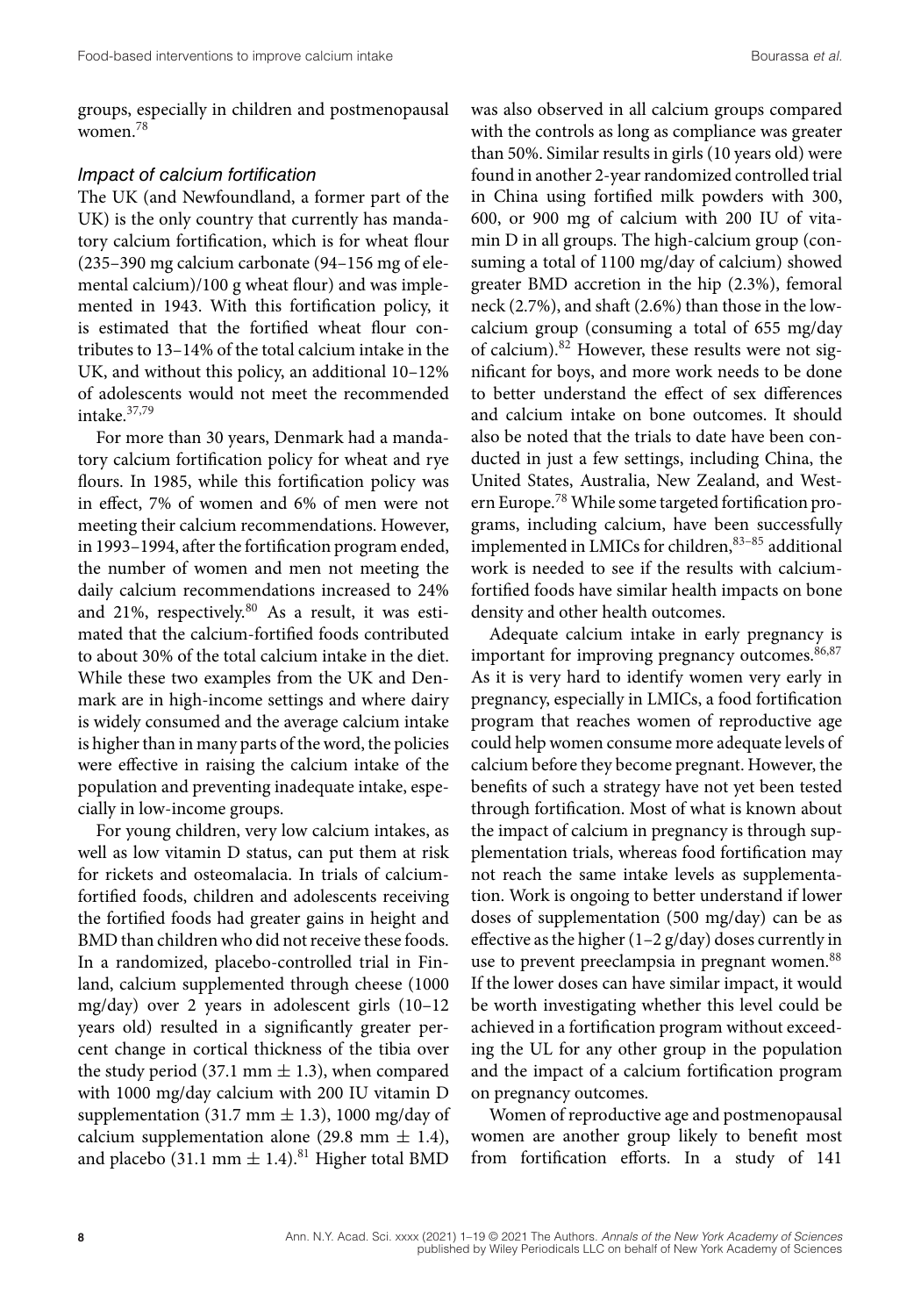postmenopausal Chinese women, daily consumption of cow milk containing 250 mg calcium increased BMD in the hip (2.8%) and femoral neck (2.5%) over 18 months.<sup>89</sup> This is a significant difference from the control group, which decreased BMD in the hip and femoral neck over the study period. However, there were no differences in the BMD of the lumbar spine, where all groups showed a decrease in BMD, and the endline outcomes for calcium-fortified soymilk (250 mg calcium) were not different from controls. In another study of postpartum women over a 12-month period in China, consuming 40 g of milk powder/day with either 300, 600, or 900 mg of calcium showed no differences over the study period in the BMD.<sup>90</sup> Interestingly, the previous study of postmenopausal women also saw no significant differences at the 12-month time point either, and it was only the 18-month time point that showed significant gains. Longer-term studies are, therefore, perhaps needed to understand the potential benefits and risks of calcium-fortified foods.<sup>89</sup>

To date, the only study reporting on costeffectiveness of calcium with health outcomes assessed the impact of a hypothetical calcium fortification program on bone fractures in postmenopausal women in Germany. This modeling exercise showed that the voluntary fortification of an unspecified food that would provide an additional 800 IU vitamin D (as cholecalciferol) and 200 mg of calcium would prevent 36,705 bone fractures in German women over 65 years old by 2050, with an annual savings of  $€315$  million.<sup>91</sup>

# *Calcium fortification policies*

As with all fortification policies, calcium fortification can either be mandatory or voluntary. Mandatory fortification is used as a population-based approach to address a public health concern and is generally recommended for improving micronutrient intakes.<sup>92</sup> In the case of calcium, the aim is to address inadequate calcium intake to prevent the health consequences of inadequate intake, such as rickets and preeclampsia. Mandatory food fortification requires minimal behavior change and for calcium can be a cost-effective intervention. $91$  By contrast, voluntary fortification relies more on the food manufacturers and consumer demand and access to address the public health issue, and typically many options are available to the consumers.  $93-95$  In

these cases, the equity of availability and affordability must also be considered to ensure that the most at-risk population groups can benefit from these products, especially if the costs of food fortification are passed on to the consumer.<sup>96,97</sup> However, mandating fortification of staple foods (i.e., all commercial production of the specified food must be fortified by law) enhances the potential to realize this benefit and ensures equity.

The food vehicle selected for mandatory food fortification programs should be based on usual intakes in the population of a food that should be consumed regularly by a large proportion of the population and is industrially produced to facilitate effective fortification. In setting the fortificant level, population subgroups with the lowest and highest intakes of the food should be taken into consideration to maximize the potential for impact while minimizing the risks of excess intake. Food selection for voluntary fortification is commonly at the discretion of industry, or may be included in legal documents that allow for (but not obligate) the fortification of certain food types. The WHO provides additional information on how to establish a food fortification program, with specific guidance for calcium.<sup>98</sup> It is also important to monitor coverage of the food fortification program, and the Fortification Assessment Coverage Toolkit (FACT) has been developed by the Global Alliance for Improved Nutrition.<sup>99</sup>

While the UK is the only country with a mandatory calcium fortification policy (for wheat flour), several countries have voluntary fortification policies for calcium-fortified staple foods and are listed in Table 2. Standards generally suggest 1250–2400 mg/kg of product for a variety of calcium salts.<sup>100</sup> The extent and quality of implementation and the population-level impact of voluntary calcium fortification has not been thoroughly assessed. A recent review of the fortification polices of 15 countries suggests that coverage of fortified staple foods is highly variable, especially with voluntary fortification policies. $7$  Limited evaluations of the impact of fortification programs on health outcomes, such as bone density, incidence rate of osteoporotic bone fractures, prevalence of hypertension, population blood pressure, and preeclampsia, have been conducted to date. However, these have assessed the impact of calcium-fortified dairy products and not staple foods.<sup>101</sup>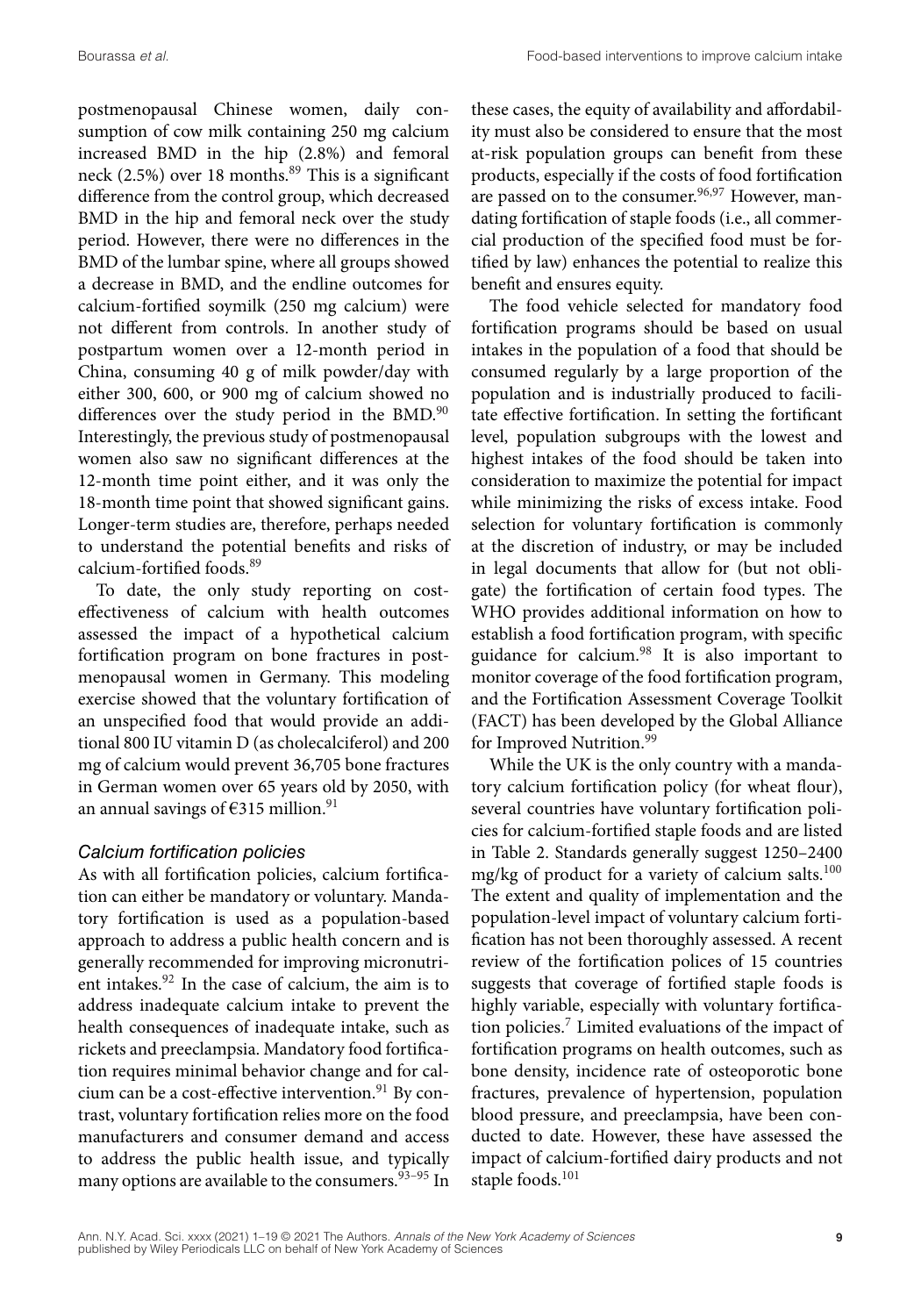Table 2. Staple foods currently fortified with calcium<sup>100</sup>

|                                  | Nutrient level<br>in standard |
|----------------------------------|-------------------------------|
| Country                          | (mg/kg)                       |
| Maize flour                      |                               |
| The United States of America     | 1375                          |
| Zambia                           | 1278                          |
| Rice                             |                               |
| <b>Belize</b>                    | 650                           |
| The United States of America     | 1650                          |
| Wheat flour                      |                               |
| Antigua and Barbuda              | 1250                          |
| Bahamas                          | 1250                          |
| Bangladesh                       | 53                            |
| <b>Barbados</b>                  | 1250                          |
| <b>Belize</b>                    | 1250                          |
| China                            | 2400                          |
| Colombia                         | 1280                          |
| Dominica                         | 1250                          |
| Grenada                          | 1250                          |
| Guyana                           | 1250                          |
| Jamaica                          | 1250                          |
| Jordan                           | 14.15                         |
| Kuwait                           | 2115                          |
| Qatar                            | 2115                          |
| Saint Kitts and Nevis            | 1250                          |
| Saint Lucia                      | 1250                          |
| Saint Vincent and the Grenadines | 1250                          |
| Saudi Arabia                     | 2115                          |
| Suriname                         | 1250                          |
| Trinidad and Tobago              | 1265                          |
| United Arab Emirates             | 2115                          |
| The United Kingdom               | 3125                          |
| The United States of America     | 2112                          |
| Zambia                           | 1278                          |

NOTE: The low values appear to indicate the minimum allowable amount added in the standard.

#### *Calcium salts for food fortification*

When considering the form of calcium to be used in food fortification, a number of factors must be considered, including the bioavailability, solubility, sedimentation, acceptability, organoleptic properties, shelf-life, and cost of the calcium salt. Thus, the choice of calcium salt will be dependent on these properties as well as the properties of the food vehicle being fortified.

There are many calcium salts suitable for human consumption and used by the food industry. These calcium salts have a wide range of elemental calcium content and water solubility, and the most commonly used in fortified foods are listed in Table 3.76,102 Despite the range in physical properties, the fractional absorption of calcium (i.e., the percent of calcium absorbed in the intestine) is fairly similar among the most common salts, including calcium carbonate, tricalcium phosphate, calcium citrate, and calcium citrate malate. In general, calcium salts are fairly water soluble (except for calcium oxalates), but the bioavailability or fractional absorption can be low. Absorption is more dependent on calcium load and other factors, such as foods consumed with the salt, than on the form of the salt itself.

Calcium is a relatively bulky nutrient and relatively large amounts are needed in comparison with other nutrients to help meet the calcium requirements of a population, especially where intakes are very low. As a result, a bioavailable salt with high elemental calcium that does not have adverse acceptability or organoleptic properties is needed.<sup>76</sup> Fortunately, most calcium salts are odorless and white, which can help with acceptability and avoid discoloration of foods. Yet, some salts have a tart or acidic flavor that can affect acceptability and the amount that can be used when fortifying foods. Different salts are also used in different types of foods. For example, solid foods, such as cereals and flour, are often fortified with calcium carbonate, while liquids, such as juices, are fortified with different salts depending on the properties of the final food product in terms of pH, flavor, stability, and so on.103 Acceptability studies have shown that up to 600 mg of calcium citrate malate (or 66 mg of elemental calcium) in 240 mL of orange juice did not reduce acceptability by consumers.<sup>104</sup> Similarly, calcium content in calcium-fortified tortillas could be increased by nine-fold with the addition of 114 mg of elemental calcium to a 48 g wheat-flour tortilla without affecting consumer acceptability. In fact, the calcium carbonate–fortified tortillas were preferred over the unfortified tortillas and the tortillas fortified with either calcium lactate or calcium citrate.105

Interactions between calcium and the fortified foods or other nutrients should also be considered. Calcium can interact with anthocyanins, contained in some blue, purple, or black foods (e.g., berries and black soybeans), causing a color change.<sup>106</sup> Adding calcium to beverages high in protein, such as soy and nut-based beverages, can cause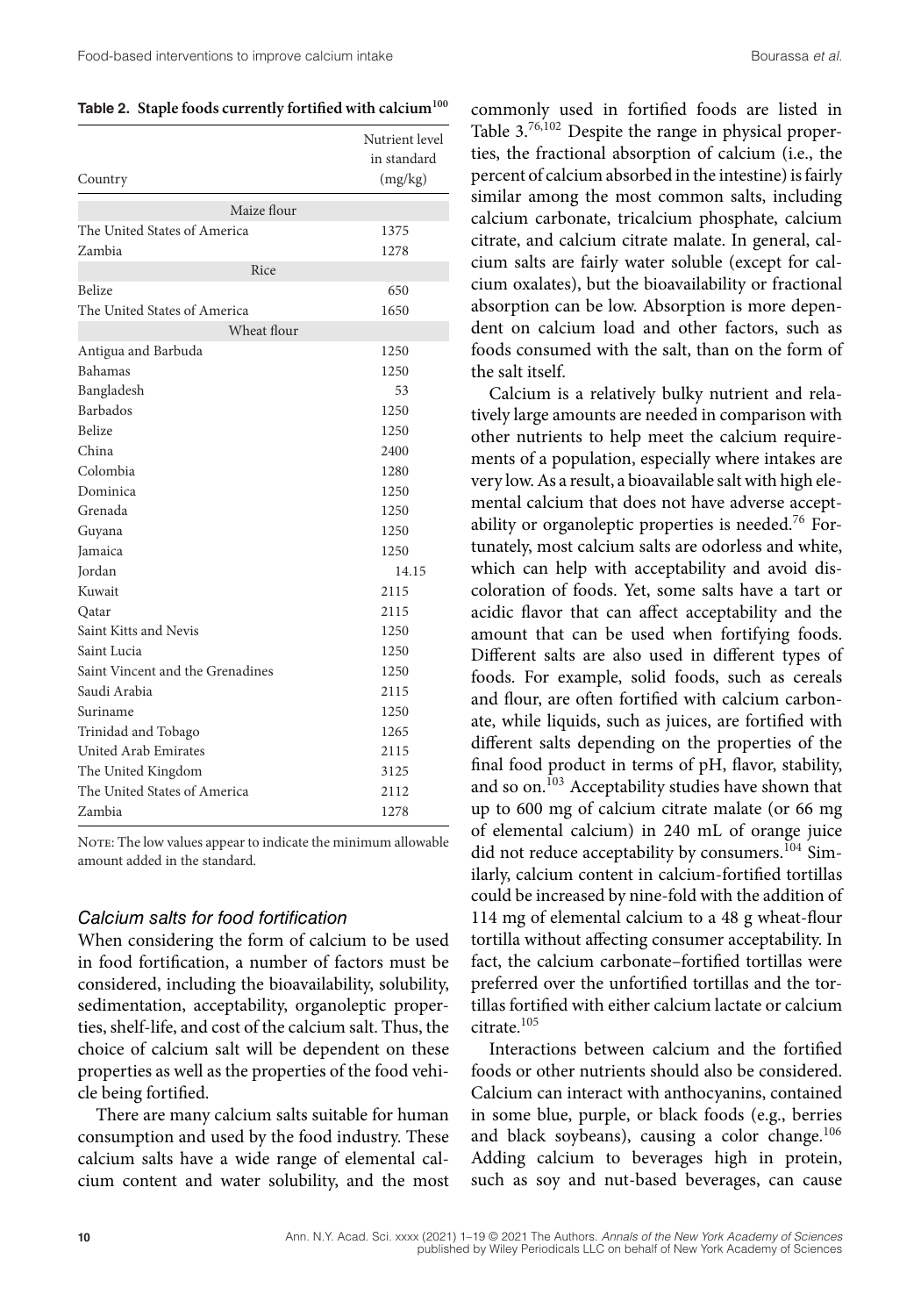| Calcium<br>source            | Calcium<br>content [%] | Solubility<br>$\left[\text{mmol/L}\right]^u$ | Fractional absorption <sup>b</sup> | Sensory properties                                                 | Uses                                                                                                                          |
|------------------------------|------------------------|----------------------------------------------|------------------------------------|--------------------------------------------------------------------|-------------------------------------------------------------------------------------------------------------------------------|
| Calcium<br>carbonate         | 40                     | 0.14                                         | $0.296 \pm 0.054$                  | Odorless: white or<br>off-white; chalky, soapy,<br>or lemony taste | Direct food additive; dough<br>strengthener; firming<br>agent; thickener;<br>stabilizer; pH control                           |
| Tricalcium<br>phos-<br>phate | 38                     | 0.97                                         | $0.252 \pm 0.130$                  | Odorless; sandy or bland<br>taste                                  | Food additive to control pH<br>in dough and lard; yeast<br>nutrient in flour:<br>supplement in livestock<br>and poultry feeds |
| Calcium<br>citrate           | 21                     | 7.3                                          | $0.242 \pm 0.049$                  | Odorless; tart, acidic taste                                       | Food additive; sequestrant                                                                                                    |
| Calcium<br>citrate<br>malate | 30                     | 80                                           | $0.363 \pm 0.076$                  | Odorless                                                           | Food additive; sequestrant                                                                                                    |

**Table 3. Properties and uses of the most commonly used calcium salts in food fortification76,102**

*a* Solubility in water at neutral pH.

*b*<sup>*b*</sup> Determined in women using isotopic tracer techniques on test loads of 200–300 mg calcium.

sedimentation.<sup>107</sup> However, a soy lecithin coating of the calcium can help avoid this issue. There have also been reports of calcium interfering with iron absorption in supplementation studies, but this was found to be a short-term issue that is adapted to within a few months.<sup>108,109</sup> Some studies have also cited the interactions between calcium and zinc absorption, but longer-term studies are needed to determine if this effect is limited to the short-term, as it is for iron.<sup>110</sup> For more information on this, see the paper on supplementation in this special issue.<sup>86</sup>

When fortifying foods, it is important to consider the percent of the population at risk of reaching or exceeding the UL with the fortified foods. However, for calcium, the amount that would typically be added to a fortified food would be relatively low due to calcium's effect on organoleptic properties and acceptability when compared with the relatively high UL (2500 mg/day for most adults). Two recent analyses modeled the impact of calcium fortification of water and flour for several countries.<sup>35,111</sup> Flour fortification at the level of 156 mg per 100 g of flour would result in less than 2% of individuals (6 months and older) exceeding the UL in the six of the seven countries modeled from five continents.<sup>111</sup> However, in two of these countries, the Lao PDR and Bangladesh, flour consumption is too low to have an impact on calcium intake. In a similar modeling exercise of calcium-fortified water (500 mg of calcium/L), which included five LMICs and two high-income countries, the populations from the LMICs had the greatest potential to benefit from fortification, with very few individuals exceeding the  $UL^{35}$ 

# *Specialized foods*

Specialized foods are a form of fortified foods used to target a specific segment of the population, such as pregnant women or young children, for a limited period of time. Unlike staple-food fortification, these products generally rely on special delivery mechanisms to reach individuals. Several of these specialized foods are available, though these may not be used by the entire population. These include fortified blended foods of partially precooked and milled cereals, soya, beans, and pulses that contain 350–450 mg of calcium as tri- or di-calcium phosphate per 100 g of product, and they have been used in a few settings.<sup>112-114</sup> For example, Super Cereal, a corn-soy blend, targets pregnant and lactating women and contains 362 mg of calcium per 100  $g<sup>115</sup>$  Many varieties of micronutrient powders and ready-to-use therapeutic foods (RUTFs) also contain 300–800 mg per 100 g food calcium. RUTFs also contain 300–600 mg per 100 g and are used for the treatment of severe acute malnutrition in children.116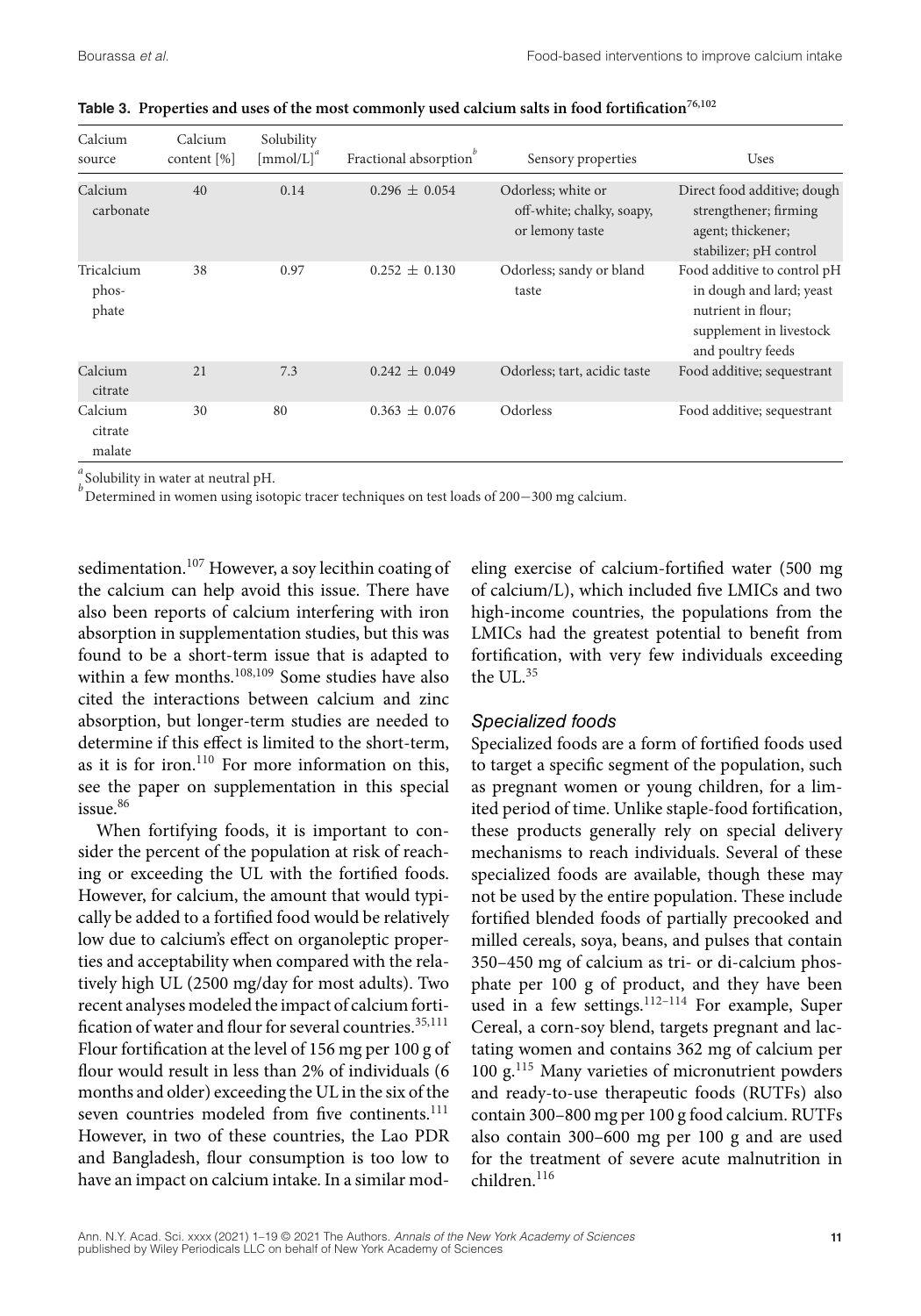# **Supporting the production of calcium-biofortified foods**

Biofortification of calcium in various food crops has been suggested as a potentially economic and environmentally advantageous method to increase calcium intake. While calcium content in plants is driven by both environmental and genetic factors,117,118 known strategies for improving the uptake and storage of calcium of food crops like rice require further research into the molecular mechanisms involved and the potential side effects to plant health and productivity.<sup>33,119</sup> While there are biological limits on how much calcium can be added to a food via biofortification, and, even with the help of biofortification, some plant foods will remain well below the calcium levels of dairy products. However, it is a potential solution, especially in areas with very low calcium intakes or where plant-based diets are consumed.30 A combination of lower-phytate crops with higher mineral calcium has recently been proposed as a potentially viable path forward to provide bioavailable calcium that can meet the needs of the most vulnerable groups worldwide.<sup>30</sup>

# *Agronomic biofortification*

Agronomic biofortification seeks to alter the environment, while conventional breeding and genetic modification take advantage of the genetic properties of the plant that can improve calcium content and bioavailability. The calcium content in the plant is primarily limited by the supply and phytoavailability of calcium within the rhizosphere. $31$ Soil properties, such as pH, water content, soil structure, and microbial activity, can also alter the calcium being taken up by the plant. In general, higher soil pH improves calcium availability.<sup>120,121</sup> In acidic soils, aluminum cations may inhibit calcium uptake, while sodium inhibits calcium uptake in saline soils.<sup>36</sup> As such, altering the properties of the soil (e.g., increasing the pH) or adding fertilizers containing phytoavailable calcium can improve the uptake of calcium into the plant and accumulation into edible tissues. Common calcium-containing fertilizers, including lime (CaO and CaCO<sub>3</sub>), gypsum (CaSO<sub>4</sub>), calcium phosphate, and calcium nitrate, have been shown to increase the calcium content in tubers and leaves but not always in the fruits and seeds. $31$  However, adding lime to the soil can also reduce the bioaccessibility of magnesium to the roots due to carbonate formation and excess

calcium in the alkaline soil.<sup>36</sup> Some plants can also alter the rhizosphere to improve the bioavailability of the soil's mineral content, as can some arbuscular mycorrhizal fungi.<sup>122</sup>

In one example of agronomic biofortification, durum wheat grown on peat in mineral solutions resulted in a 76% increase in calcium content in the roots and shoots and doubled the calcium content in the grains without toxicity.123 Similarly, calcium content was increased in mustard and lettuce grown in hydroponic solutions of calcium.<sup>124</sup> This treatment also increased the number of leaves without decreasing biomass.

Calcium fertilizers can help improve soil health, especially in sub-Saharan Africa. Unfortunately, adding calcium to the soil and leaves does not improve the crop yield, so there is little incentive for a farmer to use these relatively expensive methods to improve calcium content in their crops.<sup>125</sup> There is also concern for negative environmental impacts, so precise application strategies should be used. $31,122$ 

Foliar application of calcium can also improve calcium content, though this is most often used to prevent calcium deficiency and can stimulate more uptake of calcium, especially in the leaves. Unfortunately, this is a more expensive approach and is readily washed away by rain. $122$  Foliar applications of calcium applied to Rocha pear trees in which the leaves were treated with either  $Ca(NO<sub>3</sub>)<sub>2</sub>$  or  $CaCl<sub>2</sub>$  showed an increase in calcium content in the fruit, both in the epidermis and the central region of the fruit.126 Importantly, there was no toxicity to the plant and no significant change to the sensory acceptability of the fruit. In another study, sunflower sprouts were treated with  $CaCl<sub>2</sub>$ , which increased calcium as well as total flavonoids and phenolics in the sprouts.<sup>127</sup>

Due to the higher costs of manufacturing and distributing calcium fertilizers, agronomic biofortification is recommended in fairly niche areas and as a complement to breeding programs to improve calcium. To date, there are few studies that show a direct link between the application of such fertilizers and the impact on increased intake and health.<sup>128</sup>

#### *Conventional plant breeding*

Biofortification through conventional plant breeding requires existing and useful genetic variation for targeting a nutrient of interest. For calcium, relatively little is known about the genetic control or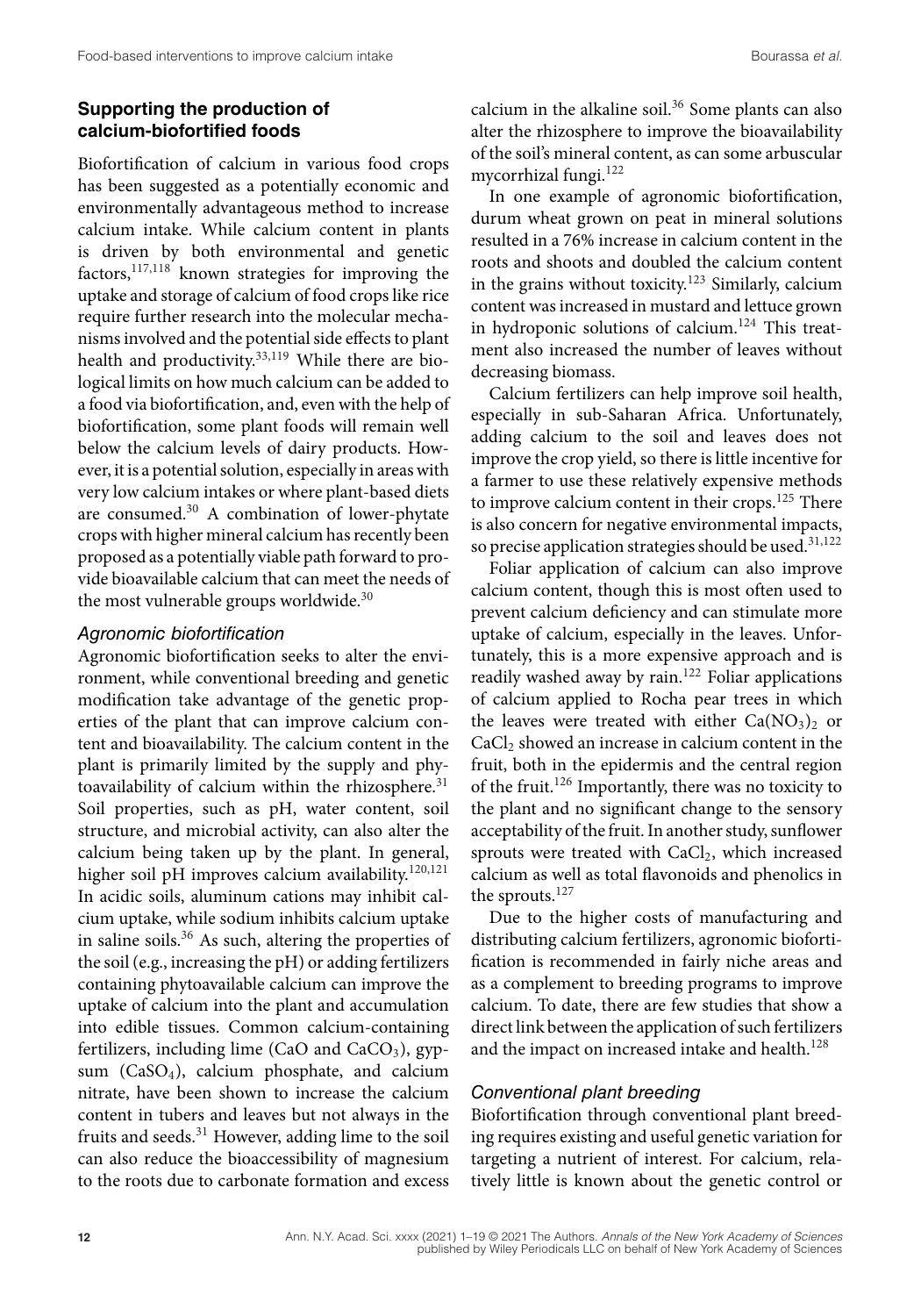physiological mechanisms that can lead to higher calcium content in the grain of staple crops. As a result, this requires additional research to identify crops with high amounts of calcium.

While biofortification through breeding is still in the early stages of understanding the genes involved in calcium regulation, there are several potentially good starting points to explore plant breeding to increase calcium content. Currently, finger millet is known to have relatively large amounts of calcium at 344 mg/100 g of dry weight compared with pearl millet, which contains 42 mg/100 g of dry weight, and other cereal grains.<sup>33</sup> Finger millet also has high grain yield potential and environmental sustainability,  $33$  as well as many accessions in gene banks from around the world, $129$  which makes this form of millet a good starting point for conventional breeding programs. Other cereals, such as wheat, have fairly high calcium values, and their genetic variability could be explored. Legumes also provide some potential based on their genetic variability, especially in the wild lines that contain up to nine times higher amounts of calcium than the cultivated versions.<sup>130</sup> Use of lower-phytate corn can help improve the fractional absorption of calcium in corn by about  $30\%$ .<sup>131</sup> However, any alteration of phytate content in the originating plant must be considered for its potential effects on yield, either direct.<sup>132</sup> or indirect.<sup>119</sup>

#### *Transgenic modification*

The major genetic targets for transgenic modifications to increase calcium in plants are overexpression of calcium transport proteins, calcium channels, and other calcium-binding proteins. Most of the research to date has focused on cation exchanger 1 (CAX1), which exchanges  $Ca^{2+}$  and  $H^+$  and can thereby increase calcium content.<sup>133</sup> Ensuring the health of the plant can also be a challenge because the overexpression of some of these genes has resulted in defects in the plants that could lead to mineral imbalances and growth defects.<sup>134</sup>

Other opportunities remain for genetic modification of plants, such as lowering phytic acid levels, which could increase the bioavailability of micronutrients, including calcium.<sup>135,136</sup> Calciumdependent protein kinases could be a future target that can increase a plant's stress resistance. This may

prove especially important for climate change and improving the drought resistance of plants. This has been done for potatoes and rice to enhance their tolerance to drought, stress, and diseases.137,138 It will also be important to monitor the heavy metal uptake in transgenic plants as it may be possible for ions similar to calcium, such as cadmium, to be transported into the plants along with the calcium, and increasing calcium uptake could lead to higher levels of these toxic ions.<sup>139</sup>

### **Interactions with other food components**

Several food components may affect the absorption of calcium present in many foods. Oxalates and phytates (described above) are plant components that create insoluble salts with calcium, resulting in reduced bioavailability.<sup>32</sup> Oxalate salts are found in strawberries, spinach, rhubarb, beets, nuts, wheat bran, chocolate, tea, and coffee.<sup>140</sup> In particular, calcium oxalate crystals are insoluble at the intestinal pH.141 However, some gut bacteria can break down the oxalates, including *Oxalobacter formigenes, Lactobacillus,* and *Bifidobacterium*. These bacteria have been proposed for use in the form of probiotics for oxalate degradation.<sup>140</sup> However, this is under investigation, and the effect on increasing calcium absorption is rather small, that is,  $\langle 5\% \cdot 47,142 \rangle$ 

Sodium consumption can increase the elimination of calcium through urinary excretion  $(calcinuria).<sup>143</sup>$  As the amount of sodium consumed is on the rise, largely due to the increased consumption of processed foods, including bread, this is an especially important consideration. As a result, reducing sodium consumption can improve the retention of calcium.

Vitamin D can help promote the absorption of calcium depending on age and health/vitamin D status. Vitamin D status influences active calcium absorption through vitamin D– and parathyroid hormone–dependent upregulation of transport proteins, which takes longer than can be accomplished to influence coingested calcium.<sup>144</sup> Nevertheless, combining calcium with vitamin D can assist with adherence to taking both nutrients through supplementation. A recent study using isotopic techniques has shown that vitamin  $D_3$  supplementation in the short term causes positive bone mineral balance, leading to better calcium deposition into the bone. $145$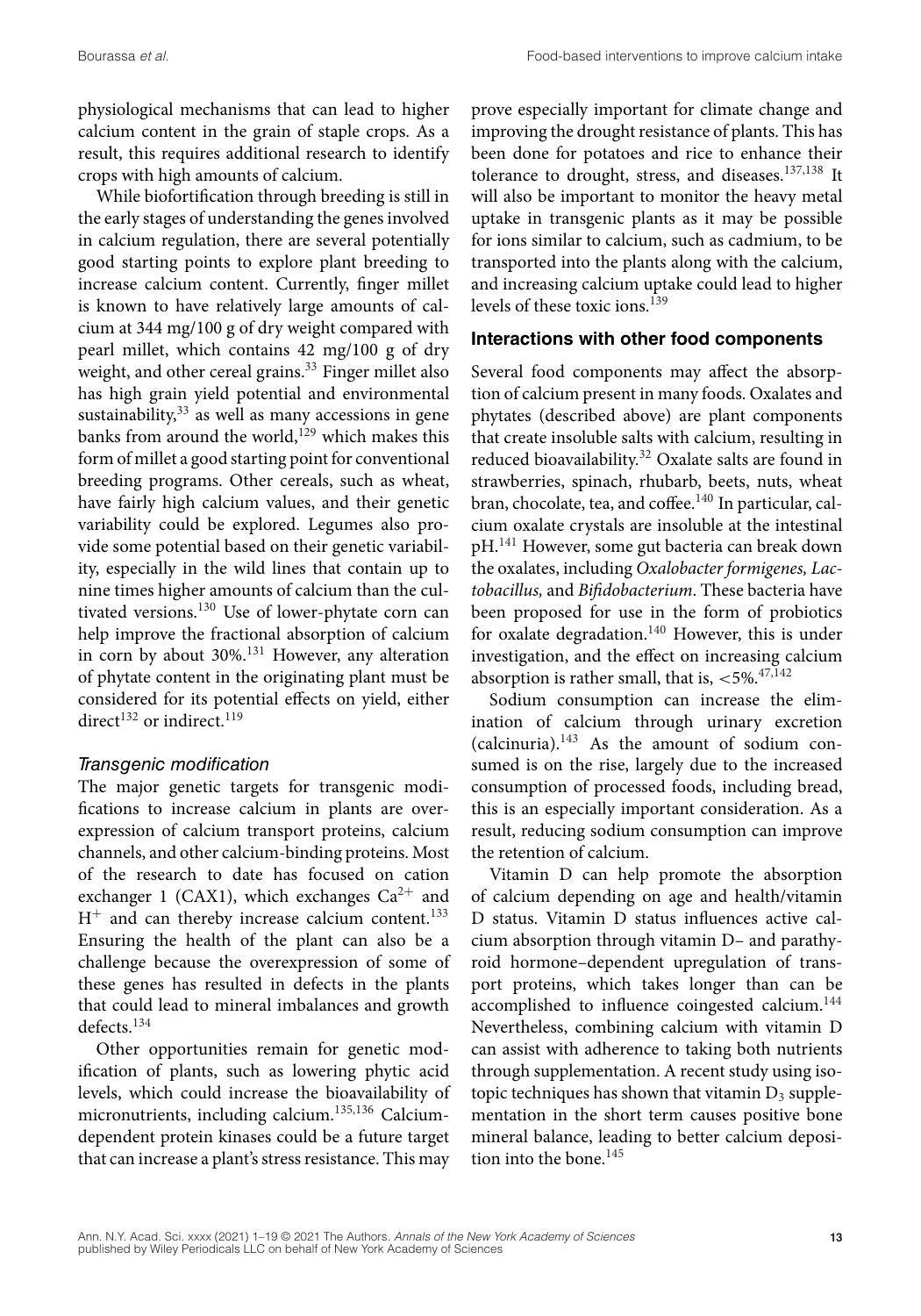Based on animal models, lactose may also help in the passive absorption of calcium. But calcium absorption from various dairy products that differ widely in lactose content is similar in humans.<sup>146</sup> Milk proteins, such as casein phosphopeptides, $^{12}$ can also promote calcium absorption, but the effect is modest.<sup>147</sup> Some amino acids (i.e., lysine and arginine) can help convert calcium into a more soluble form in the lumen.  $^{148}\,$ 

Prebiotic fibers can increase calcium absorption and retention in children and adults.<sup>149-153</sup> In one study, adolescents consumed short- and longchain inulin-like fructans, which increased calcium absorption and BMD, and this effect was influenced by the genotype of a vitamin D receptor gene, *Fok1*. <sup>152</sup> Soluble corn fiber (10 and 20 g/day) was also shown to increase calcium retention in postmenopausal women and improved calcium balance by 50 mg/day.153 Similar results were found in adolescents as well.150,151 It is thought that the soluble corn fiber is fermented by one group of bacteria and the metabolites are fermented further by a second group of bacteria, which in turn results in increased calcium absorption.<sup>151</sup>

There have been concerns raised over the interactions of calcium with other divalent cations, such as iron and zinc. Short-term supplementation studies showed that increasing calcium can interfere with the intestinal absorption of iron, but this does not appear to have any long-term effects on iron status. A recent systematic review suggests the shortterm effect is small, but more work is needed to better understand the effect.<sup>154</sup> This is described in more detail in the supplementation article in this special issue.<sup>86</sup> With respect to foods, the quantities of micronutrients consumed at any one time are likely to be smaller and thus have a less of an impact on absorption.

#### **Remaining research questions**

There are a number of unanswered research questions that would better inform polices and interventions for food-based approaches to improve calcium intake. One such issue that remains unknown, especially for calcium, is the potential impact of calcium interventions on the burden of disease. It would be helpful to have a validated indicator of impact for modeling interventions, whether this is in terms of disability adjusted life years or lives saved from maternal and perinatal mortality.

The effectiveness and cost-effectiveness of the various calcium interventions discussed here are also largely unknown and would be useful in advocating for interventions, such as fortification or the impact of water fortification on infrastructure. However, it is also unclear whether the costs of agronomic biofortification can be overcome to increase the calcium intake in a meaningful way among those most vulnerable, and if fertilizer formulations can be optimized to reduce costs.

Also, there is a need to better understand which foods and staples are amenable to conventional or transgenic calcium biofortification and if there is an ideal "basket" of foods that can be biofortified/fortified to reach all vulnerable populations. Investments are needed to characterize the genes involved in the acquisition and mobilization of calcium and other nutrients among millets, other cereals, and legumes in order to identify future candidates for biofortification. High-quality reference genomes must be created in order to apply the increased capabilities of next-generation sequencing platforms that will enable doing so at increasingly faster speeds.

There are also remaining needs in overcoming the impacts of antinutrients, such as phytates in whole grain flours, in conventional or transgenic biofortification methods and/or food processing methods, by using phytase to increase calcium absorption. The answer could lie in traditional practices and crops that had relatively high levels of calcium, such as millet and other ancient grains.<sup>155</sup> Lastly, the elevated  $CO<sub>2</sub>$  from climate change is likely to decrease nutritional quality, which may impact the calcium content of crops and is expected to affect the availability and affordability of foods, including those rich in calcium.156 The effects of climate change are also expected to result in a decline of small local fish, which are a natural source of calcium for some populations.<sup>15</sup> Determining how climate-related challenges will impact calcium intake and developing solutions will be an important step in providing adequate dietary calcium in the future.

These research gaps would also help inform which policy levers would be available to increase local supplies of natural calcium-source foods to reach vulnerable populations if increasing scale is a viable option (e.g., production subsidies, trade policies, etc.).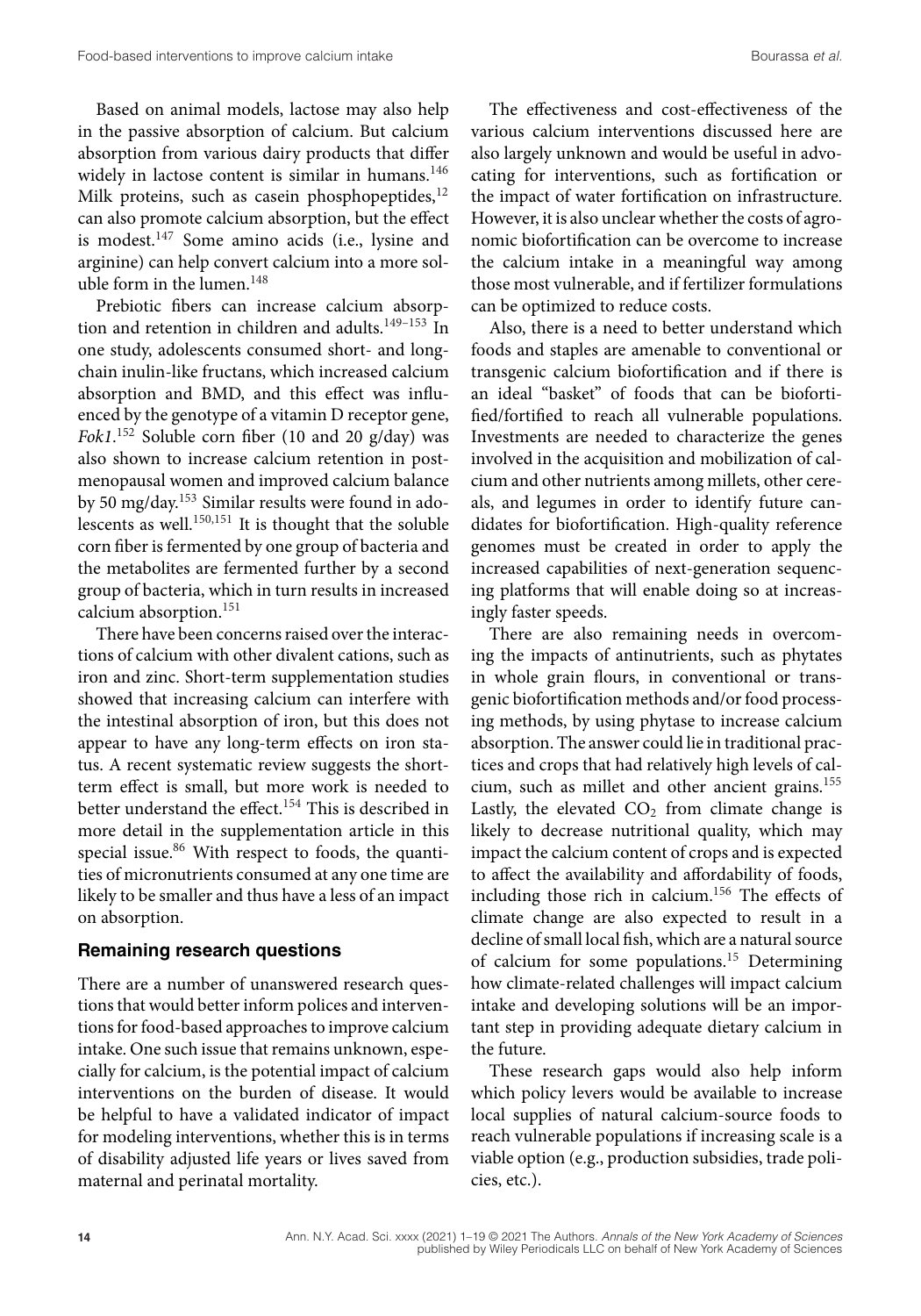# **Conclusions**

Calcium intake in many LMICs remains well below the recommended levels. To help improve calcium intake, there are a number of interventions that can be implemented. These include promoting the consumption of foods naturally high in calcium, using food processing techniques that can improve calcium content or bioavailability, staple food fortification, and biofortification to produce higher calcium-containing crops. These interventions are available to policy makers interested in improving calcium intake. Monitoring and evaluation of the coverage and health impacts of such interventions is strongly encouraged. Addressing some of the research gaps will also help optimize interventions and should lead to greater understanding of the health impacts of improving calcium intake.

# **Acknowledgments**

We gratefully acknowledge Christine Stewart for her critical review and comments on this paper. The meetings of the Calcium Task Force, the development of this paper, and its open access were supported by funding from the Children's Investment Fund Foundation to the Nutrition Science Program of the New York Academy of Sciences.

# **Competing interests**

The authors declare no competing interests.

# **Peer review**

The peer review history for this article is available at: <https://publons.com/publon/10.1111/nyas.14743>

# **References**

- 1. Balk, E.M., G.P. Adam, V.N. Langberg, *et al.* 2017. Global dietary calcium intake among adults: a systematic review. *Osteoporos. Int.* **28:** 3315–3324.
- 2. Ross, A., J.A.E. Manson, S.A. Abrams, *et al.* 2011. The 2011 report on dietary reference intakes for calcium and vitamin D from the Institute of Medicine: what clinicians need to know. *J. Clin. Endocrinol. Metab.* **96:** 53–58.
- 3. La, V.S., R. Marchelli, A. Martin, *et al.* 2015. Scientific opinion on dietary reference values for calcium. *EFSA J*. **13:** 4101.
- 4. Beal, T., E. Massiot, J.E. Arsenault, *et al.* 2017. Global trends in dietary micronutrient supplies and estimated prevalence of inadequate intakes. *PLoS One* **12:** e0175554.
- 5. Kumssa, D.B., E.J.M. Joy, E.L. Ander, *et al.* 2015. Dietary calcium and zinc deficiency risks are decreasing but remain prevalent. *Sci. Rep.* **5:** 10974.
- 6. Jansson-Knodell, C.L., E.J. Krajicek, D.A. Savaiano, *et al.* 2020. Lactose intolerance: a concise review to skim the surface. *Mayo Clin. Proc*. **95:** 1499–1505.
- 7. Cormick, G., A.P. Betrán, F. Metz, *et al.* 2020. Regulatory and policy-related aspects of calcium fortification of foods — implications for implementing national strategies of calcium fortification. *Nutrients* **12:** 1022.
- 8. Drewnowski, A., E.C. Monterrosa, S. De Pee, *et al.* 2020. Shaping physical, economic, and policy components of the food environment to create sustainable healthy diets. *Food Nutr. Bull.* **41:** S74–S86.
- 9. Hidrobo, M., J. Hoddinott, A. Peterman, *et al.* 2014. Cash, food, or vouchers? Evidence from a randomized experiment in northern Ecuador. *J. Dev. Econ.* **107:** 144–156.
- 10. Yen, S.T. 2010. The effects of SNAP and WIC programs on nutrient intakes of children. *Food Policy* **35:** 576–583.
- 11. Hawkes, C., J. Jewell & K. Allen. 2013. A food policy package for healthy diets and the prevention of obesity and diet-related non-communicable diseases: the NOURISH-ING framework. *Obes. Rev.* **14:** 159–168.
- 12. Weaver, C.M. & R.P. Heaney. 2006. Food sources, supplements, and bioavailability. In *Calcium in Human Health*. C.M. Weaver & R.P. Heaney, Eds.: 129–142. Springer.
- 13. Hess, J.M., C.J. Cifelli, S. Agarwal, *et al.* 2019. Comparing the cost of essential nutrients from different food sources in the American diet using NHANES 2011–2014. *Nutr. J.* **18:** 68.
- 14. Storhaug, C.L., S.K. Fosse & L.T. Fadnes. 2017. Country, regional, and global estimates for lactose malabsorption in adults: a systematic review and meta-analysis. *Lancet Gastroenterol. Hepatol.* **2:** 738–746.
- 15. Hicks, C.C., P.J. Cohen, N.A.J. Graham, *et al.* 2019. Harnessing global fisheries to tackle micronutrient deficiencies. *Nature* **574:** 95–98.
- 16. Larsen, T., S.H. Thilsted, K. Kongsbak, *et al.* 2000. Whole small fish as a rich calcium source. *Br. J. Nutr.* **83:** 191–196.
- 17. Bogard, J.R., A.L. Hother, M. Saha, *et al.* 2015. Inclusion of small indigenous fish improves nutritional quality during the first 1000 days. *Food Nutr. Bull.* **36:** 276–289.
- 18. Thacher, T.D., T.J. Bommersbach, J.M. Pettifor, *et al.* 2015. Comparison of limestone and ground fish for treatment of nutritional rickets in children in Nigeria. *J. Pediatr.* **167:** 148–154.e1.
- 19. Shantibala, T., R.K. Lokeshwari & H. Debaraj. 2014. Nutritional and antinutritional composition of the five species of aquatic edible insects consumed in Manipur, India. *J. Insect Sci.* **14:** 14.
- 20. Adámková, A., L. Kouˇrimská, M. Borkovcová, *et al.* 2014. Calcium in edible insects and its use in human nutrition. *Potravinárstvo* **8:** 233–238.
- 21. Food and Agriculture Organization of the United Nations. 2013. *Edible insects–future prospects for food and feed security*. Rome: FAO.
- 22. Williams, J.P., J.R. Williams, A. Kirabo, *et al.* 2016. Nutrient content and health benefits of insects. In *Insects as Sustainable Food Ingredients*. A.T. Dossey, J.A. Morales-Ramos & M.G Rojas, Eds.: 61–84.
- 23. Associated Press. 2013. Worms! A look at Zimbabwe's favorite snack: mopane worms. *Daily News*.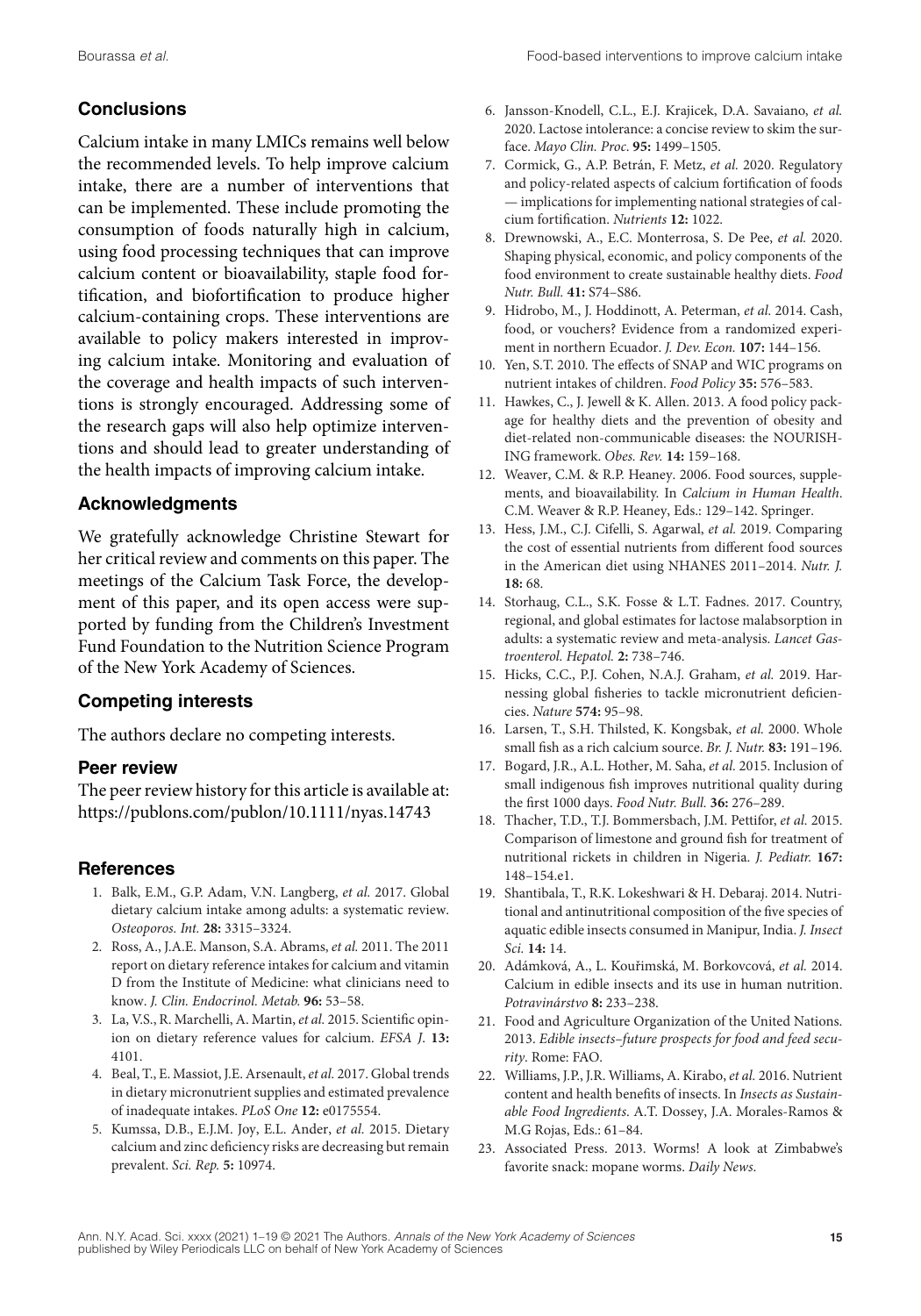- 24. Adeduntan, S.A. 2005. Foraging in Akure Forest Reserve Ondo State, Nigeria. *J. Food Technol.* **3:** 563–567.
- 25. Ojha, S., A. Bekhit, T. Grune, *et al.* 2021. Bioavailability of nutrients from edible insects. *Curr. Opin. Food Sci.* **41:** 240– 248.
- 26. EFSA Scientific Committee. 2015. Risk profile related to production and consumption of insects as food and feed. *EFSA J.* **13:** 4257.
- 27. White, P.J. & M.R. Broadley. 2001. Chloride in soils and its uptake and movement within the plant: a review. *Ann. Bot.* **88:** 967–988.
- 28. White, P.J. 2001. The pathways of calcium movement to the xylem. *J. Exp. Bot.* **52:** 891–899.
- 29. White, P.J. & M.R. Broadley. 2003. Calcium in plants. *Ann. Bot.* **92:** 487–511.
- 30. Knez, M. & J.C.R. Stangoulis. 2021. Calcium biofortification of crops–challenges and projected benefits. *Front. Plant Sci.* **12:** 669053.
- 31. White, P.J. & M.R. Broadley. 2009. Biofortification of crops with seven mineral elements often lacking in human diets– iron, zinc, copper, calcium, magnesium, selenium and iodine. *New Phytol*. **182:** 49–84.
- 32. Weaver, C.M. & K.L. Plawecki. 1994. Dietary calcium: adequacy of a vegetarian diet. *Am. J. Clin. Nutr.* **59:** 1238S– 1241S.
- 33. Puranik, S., J. Kam, P.P. Sahu, *et al.* 2017. Harnessing finger millet to combat calcium deficiency in humans: challenges and prospects. *Front. Plant Sci.* **8:** 1311.
- 34. Food and Agriculture Organization of the United Nations & iZiNCG. 2018. *Global Food Composition Database for Phytate Version 1.0 - PhyFoodComp*. Rome.
- 35. Cormick, G., L. Gibbons & J.M. Belizán. 2020. Impact of water fortification with calcium on calcium intake in different countries: a simulation study. *Public Health Nutr*. 1–14. <https://doi.org/10.1017/S1368980020002232>
- 36. Januszko, O., D. Madej, E. Postaleniec, *et al.* 2012. [Minerals intake from drinking water by young women]. *Rocz. Panstwowego Zakładu Hig. ´* **63:** 43–50.
- 37. Moynihan, P., A. Adamson, A. Rugg, *et al.* 1996. Dietary sources of calcium and the contribution of flour fortification to total calcium intake in the diets of Northumbrian adolescents. *Br. J. Nutr.* **75:** 495–505.
- 38. Cormick, G., M. Lombarte, N. Minckas, *et al.* 2020. Contribution of calcium in drinking water from a South American country to dietary calcium intake. *BMC Res. Notes* **13:** 465.
- 39. de Souza, C.F.M., J.F. Lima, M.S.P.F. Adriano, *et al.* 2013. Assessment of groundwater quality in a region of endemic fluorosis in the northeast of Brazil. *Environ. Monit. Assess.* **185:** 4735–4743.
- 40. Djellouli, H.M., S. Taleb, D. Harrache-Chettouh, *et al.* 2005. Qualité physico-chimique des eaux de boisson du Sud algérien: étude de l'excès en sels minéraux. *Cah. d'études Rech. Francoph.* **15:** 109–112.
- 41. Ensinger. Accessed August 23, 2021. [https://www.ensinger.](https://www.ensinger.de/mineralien-check/) [de/mineralien-check/.](https://www.ensinger.de/mineralien-check/)
- 42. Galan, P., M.J. Arnaud, S. Czernichow, *et al.* 2002. Contribution of mineral waters to dietary calcium and magne-

sium intake in a French adult population.*J. Am. Diet. Assoc.* **102:** 1658–1662.

- 43. Skoglund, E., N.-G. Carlsson & A.-S. Sandberg. 2009. Phytate. In *HEALTHGRAIN Methods: Analysis of Bioactive Components in Small Grain Cereals*. P. Shewry & J.L. Ward, Eds.: 129–139.
- 44. Afinah, S., A.M. Yazid, M.H. Anis Shobirin, *et al.* 2010. Review Article Phytase: application in food industry. *Int. Food Res. J.* **17:** 13–21.
- 45. Lott, J.N.A., I. Ockenden, V. Raboy, *et al.* 2001. A global estimate of phytic acid and phosphorus in crop grains, seeds, and fruits. In *Food Phytates*. N.R. Reddy & S.K. Sathe, Eds.: 23–40. CRC Press.
- 46. Stevenson, L., F. Phillips, K. O'sullivan, *et al.* 2012. Wheat bran: its composition and benefits to health, a European perspective. *Int. J. Food Sci. Nutr.* **63:** 1001–1013.
- 47. Hanes, D.A., C.M. Weaver, R.P. Heaney, *et al.* 1999. Absorption of calcium oxalate does not require dissociation in rats. *J. Nutr.* **129:** 170–173.
- 48. Reale, A., U. Konietzny, R. Coppola, *et al.* 2007. The importance of lactic acid bacteria for phytate degradation during cereal dough fermentation. *J. Agric. Food Chem.* **55:** 2993– 2997.
- 49. Abebe, Y., A. Bogale, K.M. Hambidge, *et al.* 2007. Phytate, zinc, iron and calcium content of selected raw and prepared foods consumed in rural Sidama, Southern Ethiopia, and implications for bioavailability. *J. Food Compos. Anal.* **20:** 161–168.
- 50. Tezera, F., S.J. Whiting & S. Gebremedhin. 2017. Dietary calcium intake and sunlight exposure among children aged 6–23 months in Dale Woreda, Southern Ethiopia. *Afr. J. Food Agric. Nutr. Dev.* **17:** 12427–12440.
- 51. Shumoy, H., S. Lauwens, M. Gabaza, *et al.* 2017. Traditional fermentation of tef injera: impact on *in vitro* iron and zinc dialysability. *Food Res. Int.* **102:** 93–100.
- 52. Belizan, J.M. & J. Villar. 1980. The relationship between calcium intake and edema-, proteinuria-, and hypertensiongestosis: an hypothesis. *Am. J. Clin. Nutr.* **33:** 2202–2210.
- 53. Hamlin, R.H.J. 1962. Prevention of pre-eclampsia. *Lancet* **279:** 864–865.
- 54. Tesfaye, B., K. Sinclair, S.E. Wuehler, *et al.* 2019. Applying international guidelines for calcium supplementation to prevent pre-eclampsia: simulation of recommended dosages suggests risk of excess intake in Ethiopia. *Public Health Nutr*. **22:** 531–541.
- 55. Palacios, M.C., M. Haros, Y. Sanz, *et al.* 2008. Phytate degradation by *Bifidobacterium* on whole wheat fermentation. *Eur. Food Res. Technol.* **226:** 825–831.
- 56. Greiner, R. & U. Konietzny. 2006. Phytase for food application. *Food Technol. Biotechnol.* **44:** 125–140.
- 57. Eskin, N.A.M. & S. Wiebe. 1983. Changes in phytase activity and phytate during germination of two fababean cultivars. *J. Food Sci.* **48:** 270–271.
- 58. Ghavidel, R.A. & J. Prakash. 2007. The impact of germination and dehulling on nutrients, antinutrients, *in vitro* iron and calcium bioavailability and *in vitro* starch and protein digestibility of some legume seeds. *LWT - Food Sci. Technol.* **40:** 1292–1299.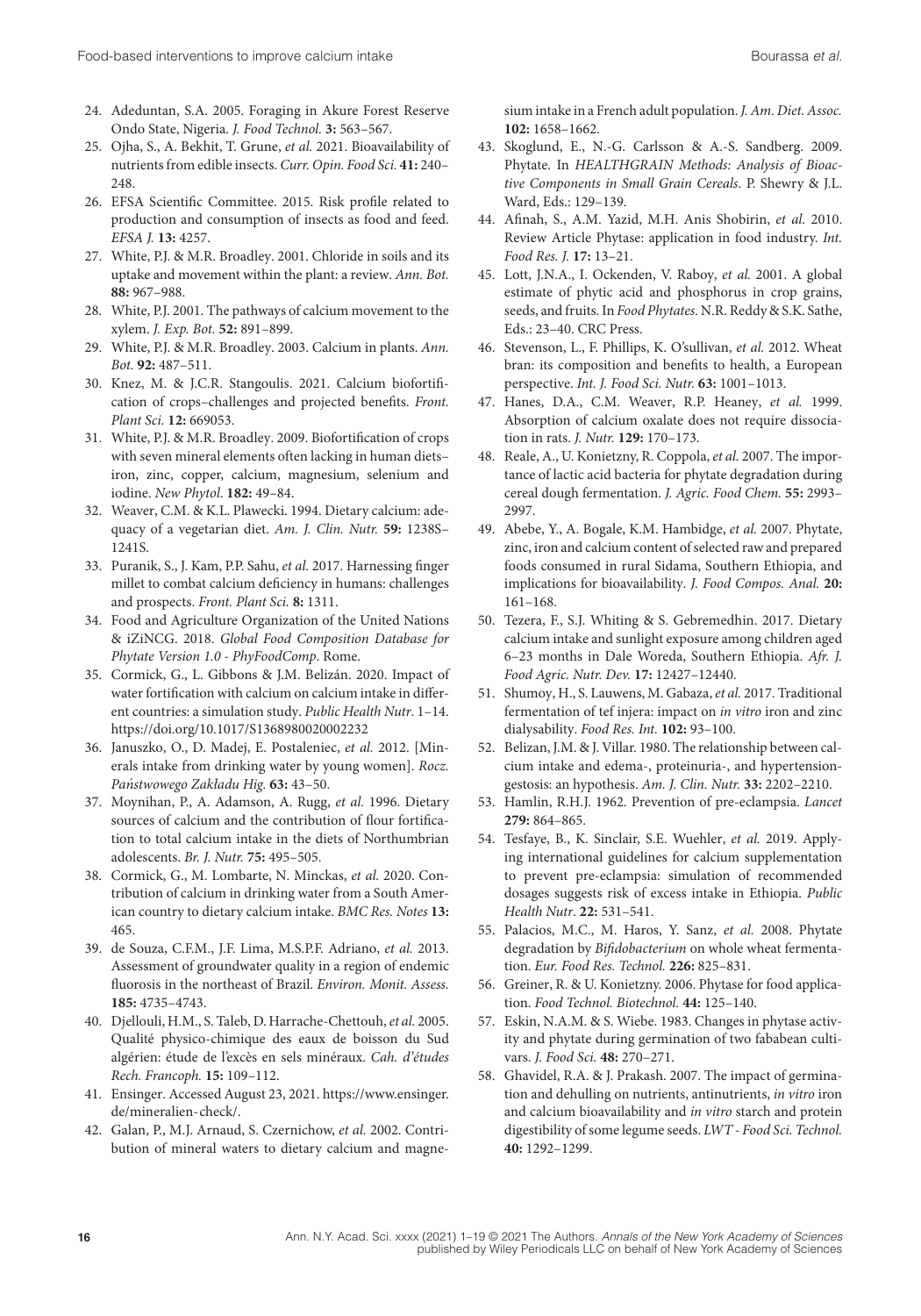- 59. Mahgoub, S.E.O. & S.A. Elhag. 1998. Effect of milling, soaking, malting, heat-treatment and fermentation on phytate level of four Sudanese sorghum cultivars. *Food Chem*. **61:** 77–80.
- 60. Lestienne, I., C. Icard-Vernière, C. Mouquet, *et al.* 2005. Effects of soaking whole cereal and legume seeds on iron, zinc and phytate contents. *Food Chem*. **89:** 421–425.
- 61. Palacios, M.C., M. Haros, Y. Sanz, *et al.* 2008. Selection of lactic acid bacteria with high phytate degrading activity for application in whole wheat breadmaking. *LWT-Food Sci. Technol.* **41:** 82–92.
- 62. Monnard, A., D. Moretti, C. Zeder, *et al.* 2017. The effect of lipids, a lipid-rich ready-to-use therapeutic food, or a phytase on iron absorption from maize-based meals fortified with micronutrient powders. *Am. J. Clin. Nutr.* **105:** 1521– 1527.
- 63. Zyba, S.J., R. Wegmüller, L.R. Woodhouse, *et al.* 2019. Effect of exogenous phytase added to small-quantity lipidbased nutrient supplements (SQ-LNS) on the fractional and total absorption of zinc from a millet-based porridge consumed with SQ-LNS in young Gambian children: a randomized controlled trial.*Am. J. Clin. Nutr.* **110:** 1465–1475.
- 64. Troesch, B., I. Egli, C. Zeder, *et al.* 2009. Optimization of a phytase-containing micronutrient powder with low amounts of highly bioavailable iron for in-home fortification of complementary foods. *Am. J. Clin. Nutr.* **89:** 539– 544.
- 65. Troesch, B., H. Jing, A. Laillou, *et al.* 2013. Absorption studies show that phytase from *Aspergillus niger* significantly increases iron and zinc bioavailability from phytate-rich foods. *Food Nutr. Bull.* **34:** S90–S101.
- 66. Rosado, J.L., L. Cassís, L. Solano, *et al.* 2005. Nutrient addition to corn masa flour: effect on corn flour stability, nutrient loss, and acceptability of fortified corn tortillas. *Food Nutr. Bull.* **26:** 266–272.
- 67. Solomons, N.W. 1997. Micronutrients and urban lifestyle: lessons from Guatemala. *Arch. Latinoam. Nutr.* **47:** 44–49.
- 68. Espejel-García, M.V., J.S. Mora-Flores, J.A. García-Salazar, *et al.* 2016. Characterization of tortilla consumers in Estado de México. *Agric. Soc. y Desarro* **13:** 371–384.
- 69. Gomez-Aldapa, G., F. Martinez-Bustos, C. Figueroa, *et al.* 1999. A comparison of the quality of whole corn tortillas made from instant corn flours by traditional or extrusion processing. *Int. J. Food Sci. Technol.* **34:** 391–399.
- 70. Doesthale, Y.G., S. Devara, S. Rao, *et al.* 1979. Effect of milling on mineral and trace element composition of raw and parboiled rice. *J. Sci. Food Agric.* **30:** 40–46.
- 71. Rahman, H., M. Carey, M. Hossain, *et al.* 2019. Modifying the parboiling of rice to remove inorganic arsenic, while fortifying with calcium. *Environ. Sci. Technol.* **53:** 5249– 5255.
- 72. Jannasch, A. & Y.J. Wang. 2020. Development of a limitedwater soaking method on the fortification of rice with calcium and iron by parboiling. *J. Cereal Sci.* **94:** 103014.
- 73. Benjakul, S. & S. Karnjanapratum. 2018. Characteristics and nutritional value of whole wheat cracker fortified with tuna bone bio-calcium powder. *Food Chem*. **259:** 181–187.
- 74. Bartter, J., H. Diffey, Y.H. Yeung, *et al.* 2018. Use of chicken eggshell to improve dietary calcium intake in rural sub-Saharan Africa. *Matern. Child Nutr.* **14:** e12649.
- 75. Schaafsma, A. & G.M. Beelen. 1999. Eggshell powder, a comparable or better source of calcium than purified calcium carbonate: piglet studies. *J. Sci. Food Agric.* **79:** 1596– 1600.
- 76. Palacios, C., G. Cormick, G.J. Hofmeyr, *et al.* 2021. Calcium-fortified foods in public health programs: considerations for implementation. *Ann. N.Y. Acad. Sci.* **1485:** 3– 21.
- 77. Bradauskiene, V., K. Montrimaite & E. Moscenkova. 2017. Facilities of bread enrichment with calcium by using eggshell powder. 91–95.
- 78. Cormick, G., A.P. Betran, I.B. Romero, *et al.* 2021. Effect of calcium fortified foods on health outcomes: a systematic review and meta-analysis. *Nutrients* **13:** 316.
- 79. Department for Environment Food & Rural Affairs of the UK. 1998. *Bread and Flour Regulations*. London.
- 80. Osler, M. & B.L. Heitmann. 1998. Food patterns, flour fortification, and intakes of calcium and vitamin D: a longitudinal study of Danish adults. *J. Epidemiol. Community Health* **52:** 161–165.
- 81. Cheng, S., A. Lyytikäinen, H. Kröger, *et al.* 2005. Effects of calcium, dairy product, and vitamin D supplementation on bone mass accrual and body composition in 10–12-y-old girls: a 2-y randomized trial. *Am. J. Clin. Nutr.* **82:** 1115– 1126.
- 82. Zhe-qing, Z., X. M. Ma, Z.W. Huang, *et al.* 2014. Effects of milk salt supplementation on bone mineral gain in pubertal Chinese adolescents: a 2-year randomized, double-blind, controlled, dose–response trial. *Bone* **65:** 69–76.
- 83. de Romaña, G.L. 2000. Experience with complementary feeding in the FONCODES Project. *Food Nutr. Bull.* **21:** 43–48.
- 84. van Stuijvenberg, M.E. 2005. Using the school of feeding system as a vehicle for micronutrient fortification: experience from South Africa. *Food Nutr. Bull.* **26:** S213–S219.
- 85. Tartanac, F. 2000. Incaparina and other Incaparina-based foods: experience in INCAP in Central America. *Food Nutr. Bull.* **21:** 49–54.
- 86. Gomes, F., P. Ashorn, S. Askari, *et al.* 2022. Calcium supplementation for the prevention of hypertensive disorders of pregnancy: current evidence and programmatic considerations. *Ann. N.Y. Acad. Sci.* [https://doi.org/10.1111/nyas.](https://doi.org/10.1111/nyas.14733) [14733](https://doi.org/10.1111/nyas.14733)
- 87. Hofmeyr, G.J., A.P. Betrán, M. Singata-Madliki, *et al.* 2019. Prepregnancy and early pregnancy calcium supplementation among women at high risk of pre-eclampsia: a multicentre, double-blind, randomised, placebo-controlled trial. *Lancet* **393:** 330–339.
- 88. Fawzi, W. 2020. ClinicalTrials.gov 2020 Accessed December 4, 2021. [https://clinicaltrials.gov/ct2/show/](https://clinicaltrials.gov/ct2/show/NCT03350516) [NCT03350516.](https://clinicaltrials.gov/ct2/show/NCT03350516)
- 89. Gui, J.-C., J.R. Brašić, X.-D. Liu, et al. 2012. Bone mineral density in postmenopausal Chinese women treated with calcium fortification in soymilk and cow's milk. *Osteoporos. Int.* **23:** 1563–1570.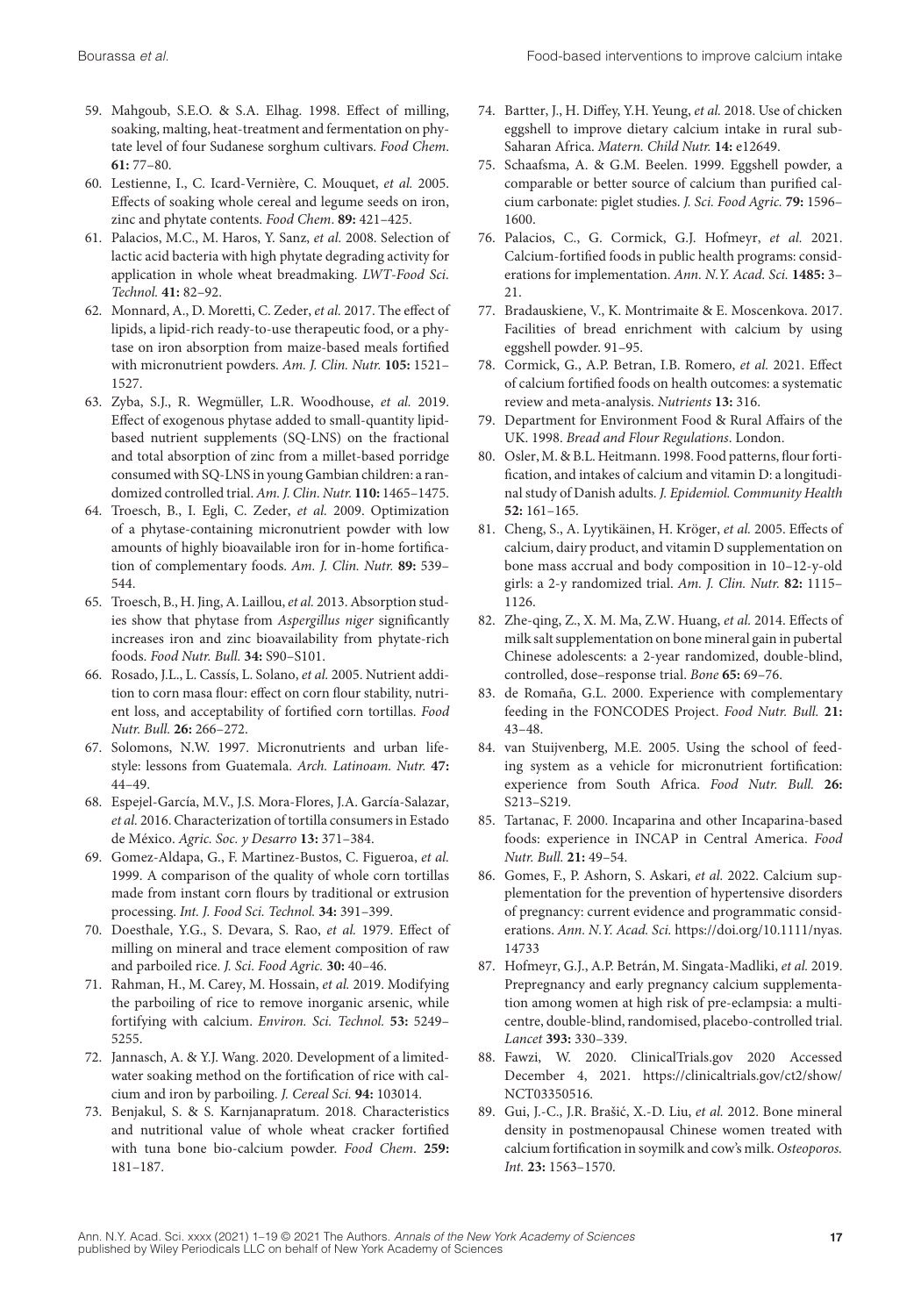- 90. Zhang, Z.-Q., Y.-M. Chen, R.-Q. Wang, *et al.* 2016. The effects of different levels of calcium supplementation on the bone mineral status of postpartum lactating Chinese women: a 12-month randomised, double-blinded, controlled trial. *Br. J. Nutr.* **115:** 24–31.
- 91. Sandmann, A., M. Amling, F. Barvencik, *et al.* 2017. Economic evaluation of vitamin D and calcium food fortification for fracture prevention in Germany. *Public Health Nutr*. **20:** 1874–1883.
- 92. Mannar, M.G.V. & R.F. Hurrell. 2018. *Food Fortification in a Globalized World*. Academic Press.
- 93. Wagner, K.-H., D. Blauensteiner, I. Schmid, *et al.* 2005. The role of fortified foods–situation in Austria. In *Diet Diversification and Health Promotion*. I. Elmadfa, Ed.: 84–90. Karger Publishers.
- 94. Sacco, J.E., K.W. Dodd, S.I. Kirkpatrick, *et al.* 2013. Voluntary food fortification in the United States: potential for excessive intakes. *Eur. J. Clin. Nutr.* **67:** 592–597.
- 95. Sicińska, E., B. Pietruszka, O. Januszko, et al. 2020. Intake of vitamins and minerals from voluntarily fortified foods and/or dietary supplements in school adolescents in Central-Eastern Poland. *Front. Public Health* **8:** 504015.
- 96. Das, J.K., R.A. Salam, R. Kumar, *et al.* 2013. Micronutrient fortification of food and its impact on woman and child health: a systematic review. *Syst. Rev.* **2:** 67.
- 97. Eichler, K., S. Hess, C. Twerenbold, *et al.* 2019. Health effects of micronutrient fortified dairy products and cereal food for children and adolescents: a systematic review. *PLoS One* **14:** e0210899.
- 98. Allen, L.H., B. de Benoist, O. Dary, *et al.* 2006. *Guidelines on Food Fortification with Micronutrients*. WHO.
- 99. Friesen, V.M., G.J. Aaron, M. Myatt, *et al.* 2017. Assessing coverage of population-based and targeted fortification programs with the use of the Fortification Assessment Coverage Toolkit (FACT): background, toolkit development, and supplement overview. *J. Nutr.* **147:** 981S– 983S.
- 100. Global Fortification Data Exchange. Accessed May 13, 2021. [https://fortificationdata.org/.](https://fortificationdata.org/)
- 101. Whiting, S.J., W.M. Kohrt, M.P. Warren, *et al.* 2016. Food fortification for bone health in adulthood: a scoping review. *Eur. J. Clin. Nutr.* **70:** 1099–1105.
- 102. Weaver, C.M. 1998. Calcium in food fortification strategies. *Int. Dairy J.* **8:** 443–449.
- 103. Palacios, C., G.J. Hofmeyr, G. Cormick, *et al.* 2021. Current calcium fortification experiences: a review. *Ann. N.Y. Acad. Sci.* **1484:** 55–73.
- 104. Assmann, S., D.M. Medeiros & E. Chambers. 2003. Fortification with calcium citrate malate may not influence the sensory properties of an orange flavored beverage. *J. Food Qual.* **26:** 395–407.
- 105. Romanchik-Cerpovicz, J.E. & R.J. McKemie. 2007. Fortification of all-purpose wheat-flour tortillas with calcium lactate, calcium carbonate, or calcium citrate is acceptable. *J. Am. Diet. Assoc.* **107:** 506–509.
- 106. Cortez, R., D.A. Luna-Vital, D. Margulis, *et al.* 2017. Natural pigments: stabilization methods of anthocyanins for food applications. *Compr. Rev. Food Sci. Food Saf.* **16:** 180– 198.
- 107. Hirotsuka, M., H. Taniguchi, H. Narita, *et al.* 1984. Calcium fortification of soy milk with calcium-lecithin liposome system. *J. Food Sci.* **49:** 1111–1112.
- 108. Yan, L., A. Prentice, B. Dibba, *et al.* 1996. The effect of longterm calcium supplementation on indices of iron, zinc and magnesium status in lactating Gambian women. *Br. J. Nutr.* **76:** 821–831.
- 109. Mølgaard, C., P. Kæstel & K.F. Michaelsen. 2005. Longterm calcium supplementation does not affect the iron status of 12–14-y-old girls–. *Am. J. Clin. Nutr.* **82:** 98–102.
- 110. Wood, R.J. & J.J. Zheng. 1997. High dietary calcium intakes reduce zinc absorption and balance in humans. *Am. J. Clin. Nutr.* **65:** 1803–1809.
- 111. Cormick, G., A.P. Betran, I.B. Romero, *et al.* 2021. Impact of flour fortification with calcium on calcium intake: a simulation study in seven countries. *Ann. N.Y. Acad. Sci.* **1493:** 59–74.
- 112. Ruel, M.T., P. Menon, C. Loechl, *et al.* 2004. Donated fortified cereal blends improve the nutrient density of traditional complementary foods in Haiti, but iron and zinc gaps remain for infants. *Food Nutr. Bull.* **25:** 361–376.
- 113. Rogers, B.L., L.B. Wilner, G. Maganga, *et al.* 2017. Program changes are effective and cost-effective in increasing the amount of oil used in preparing corn soy blend porridge for treatment of moderate acute malnutrition in Malawi. *Matern. Child Nutr.* **13:** e12393.
- 114. Chanadang, S., E.I.V. Chambers, R. Kayanda, *et al.* 2018. Novel fortified blended foods: preference testing with infants and young children in Tanzania and descriptive sensory analysis. *J. Food Sci.* **83:** 2343–2350.
- 115. World Food Programme. 2013. *Super Cereal*.
- 116. World Health Organization, World Food Programme, Standing Committee on Nutrition, *et al.* 2007. WHO/WFP/SCN and UNICEF Joint Statement on Community-Based Management of Severe Acute Malnutrition.
- 117. Singh, M.K. & S.K. Prasad. 2014. Agronomic aspects of zinc biofortification in rice (*Oryza sativa* L.). *Proc. Natl. Acad. Sci. India Sect. B Biol. Sci.* **84:** 613–623.
- 118. Singh, U., C.S. Praharaj, S.K. Chaturvedi, *et al.* 2016. Biofortification: introduction, approaches, limitations, and challenges. In *Biofortification of Food Crops.* U. Singh, C.S. Praharaj, S.S. Singh, & N.P. Singh, Eds.: 3–18. Springer.
- 119. Yang, J., T. Punshon, M. Lou Guerinot, *et al.* 2012. Plant calcium content: ready to remodel. *Nutrients* **4:** 1120–1136.
- 120. Brady, N. & R. Weil. 1996. *The Nature and Properties of Soil*.
- 121. Yan, F., S. Schubert & K. Mengel. 1992. Effect of low root medium pH on net proton release, root respiration, and root growth of corn (*Zea mays* L.) and broad bean (*Vicia faba* L.). *Plant Physiol*. **99:** 415–421.
- 122. De Valença, A.W., A. Bake, I.D. Brouwer, *et al.* 2017. Agronomic biofortification of crops to fight hidden hunger in sub-Saharan Africa. *Glob. Food Sec.* **12:** 8–14.
- 123. Pataco, I.M., F.C. Lidon, I. Ramos, *et al.* 2017. Biofortification of durum wheat (*Triticum turgidum* L. ssp. *durum* (Desf.) Husnot) grains with nutrients. *J. Plant Interact.* **12:** 39–50.
- 124. Gustiar, F., M. Munandar, S.W. Ningsih, *et al.* 2020. Biofortification of calcium on mustard (*Brassica juncea* L.) and